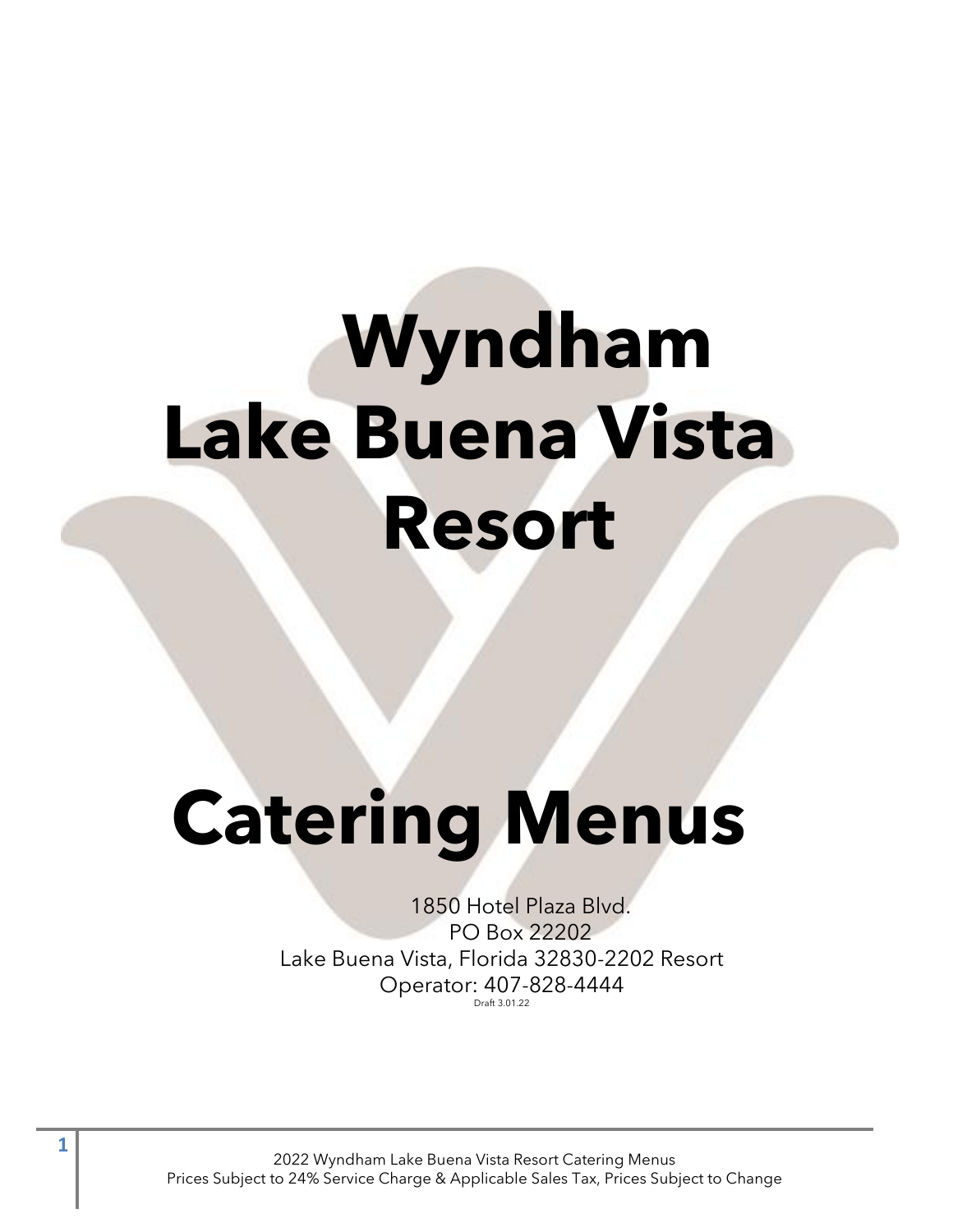# **GENERAL INFORMATION**

Welcome to the Wyndham and Wyndham Garden Lake Buena Vista Disney Springs™ Resort Area. The following information is designed to help you plan a successful event. The Resort is an Official Hotel of Walt Disney World and can provide exclusive services to our guests. Walt Disney World Entertainment, Seminars and Characters may be available to enhance your function. Your Menu Selections should be submitted to the Catering Office at least three (3) weeks in advance. Please bear in mind these menus are only suggestions and are by no means limiting. Culinary creativity is our profession and we will be pleased to custom design menus to best suit your needs. For the absolute success of your gathering, The Resort has a full range of theme parties available. Host a Lakeside Clambake or win a million at a Casino Party. The Wyndham and Wyndham Garden has all of the necessary resources to create a memorable occasion. When arranging for meal functions, attendance must be specified three (3) working days in advance. This number is a guarantee and not subject to reduction. We will set up and prepare for 5% over your guarantee. Our Catering Department will be happy to coordinate professional support services including Florists, Photographer, Decorations and Clerical. Let us help you plan your most successful function ever. Encore is our in-house event technology provider. All of their state-of-the-art equipment is maintained and operated on-site by full time dedicated professionals. Allow us to provide a seamless event experience.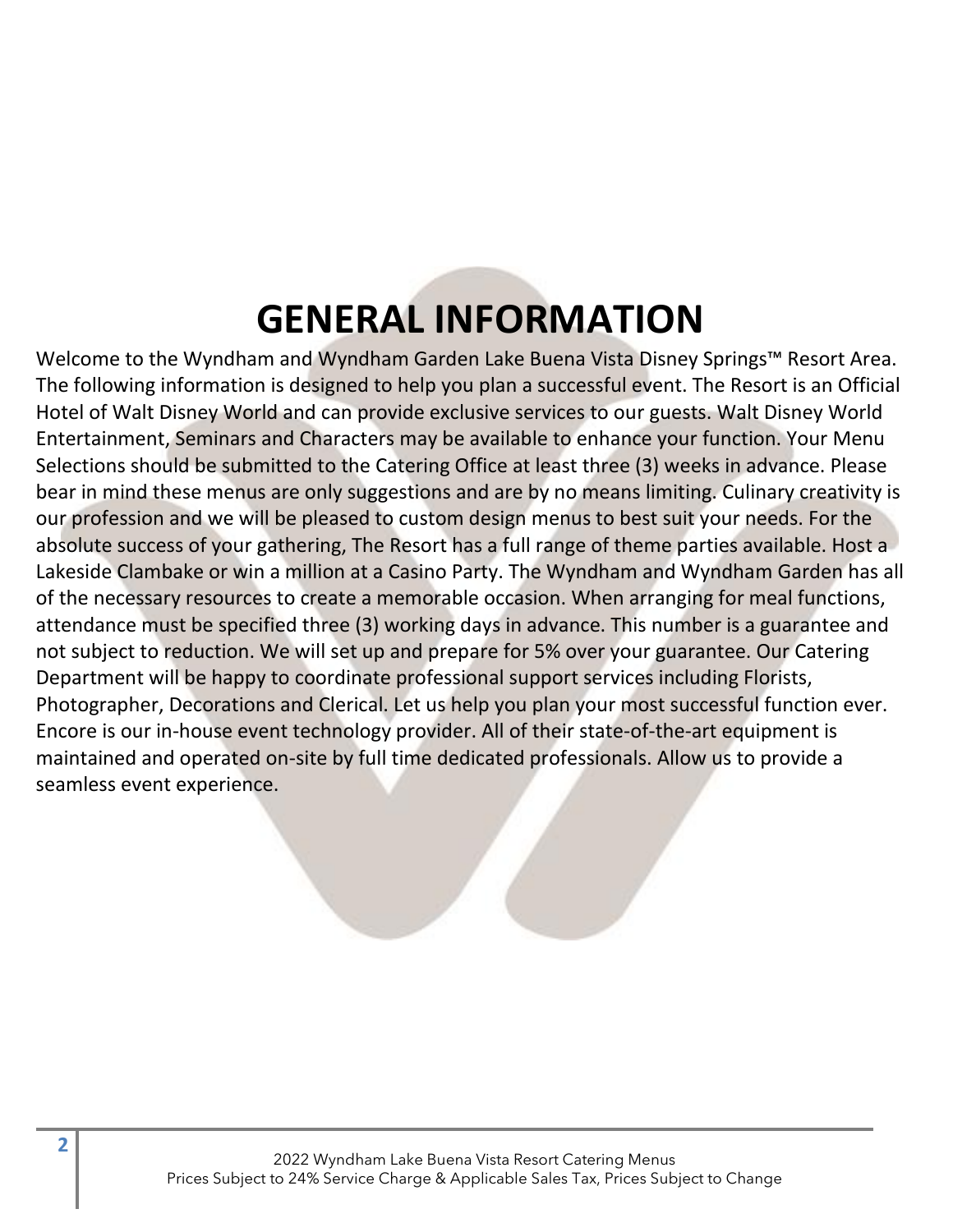# **POLICIES**

The following are Resort Policies regarding on-site functions:

- All banquet food and beverage functions and meeting room rental charges are subject to 24% service charge.
- All banquet food and beverage functions are subject to Florida state sales tax. If your group is tax exempt, we will require a copy of your State of Florida Tax Exempt Certificate.
- All food and beverage items must be purchased from and consumed on the premises.
- Banquet and meeting facilities will be assigned by the catering department to accommodate your schedule of events. If attendance or requirements vary, we may reassign space accordingly.
- All displays and exhibits must conform to city code, fire regulations and resort policy. Articles cannot be tacked, taped or fastened to walls, ceilings or fixtures. Placement of signage & banners must be under the supervision of the resort management. Labor fees may apply.
- Delivering and storage of materials and equipment must be cleared through the catering department. Labor and storage charges will apply. Please see additional information for shipping instructions and applicable charges.
- Security may be required for groups whose size, program or nature indicates such a need. The acquisition of security is at the discretion of the Resort.
- The Resort shall not assume responsibility for damage or loss to items left in the resort or set-up prior to functions.
- Any significant changes to public space room set up within 72 hours of the event will result in additional labor fees starting @ \$50 per man hour.
- The Resort's house sound system shall be accessed, operated and maintained exclusively by the resort. Any sound equipment supplied by the guest or an outside provider is subject to the supervision of resort staff and will be subject to labor and support fees. The resort reserves the right to limit sound levels in order to provide a safe and favorable environment for all
- The use of confetti, floral, or other supplied décor and enhancements must be approved in advance. Cleanup charge may apply starting @ \$50 per man hour.
- For all outdoor events the resort protects an indoor space and reserves the final determination concerning the location of the event. Outdoor events must conclude by 10:00pm. Set up fees may apply.
- An additional service charge will be applied for all meals of 20 people or less.
- All payment is due 14 days prior to event unless a master account is established.
- Prices are guaranteed at confirmation of menu items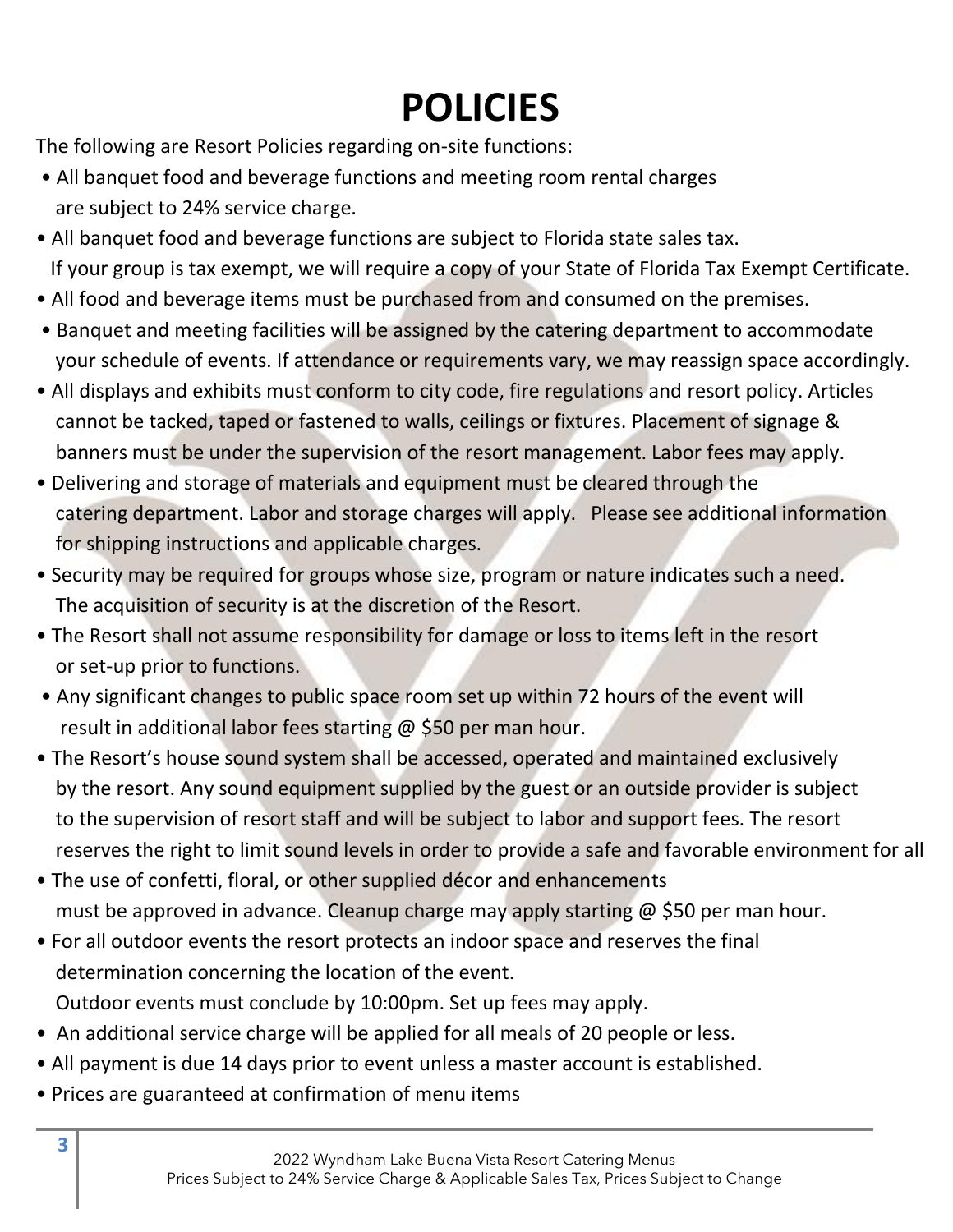# **CONTINENTAL BREAKFAST**

Minimum of 25 guests based on 60 minutes of service

#### **CLASSIC CONTINENTAL**

Fresh Florida Orange Juice Selection of Sliced Seasonal Fresh Fruits and Berries Freshly Baked Muffins, Fruit and Cheese Danishes Freshly Baked Croissants Sweet Butter, Jams, and Jellies Freshly Brewed Joffrey's Coffee, Decaffeinated Coffee, and Herbal Tea Selection

#### **CONTINENTAL PLUS**

Fresh Florida Orange and Grapefruit Juice

Selection of Sliced Seasonal Fresh Fruits and Berries

Sliced Breakfast Bread, Freshly Baked Croissants

From the Griddle:

Cage Free Scrambled Eggs, Bacon and Cheese Burrito or

Cage Free Scrambled Eggs, Chorizo Sausage and Cheese Burrito

Hash Brown Patties

Sweet Butter, Jams, and Jellies

Freshly Brewed Joffrey's Coffee, Decaffeinated Coffee,

and Herbal Tea Selection

#### **EUROPEAN CONTINENTAL BREAKFAST**

Fresh Florida Orange, Cranberry and Grapefruit Juice Sliced Seasonal Fresh Fruit and Berries Greek Fruit Yogurt Warm French Bread and Butter Croissants Served with a Selection of Preserves and Sweet Butter Selection of Sliced Meats to Include: Capicola, Salami, Honey Baked Ham Sliced Heirloom Tomato Sliced Swiss and Provolone Cheese Freshly Brewed Joffrey's Coffee, Decaffeinated Coffee and Herbal Tea Selection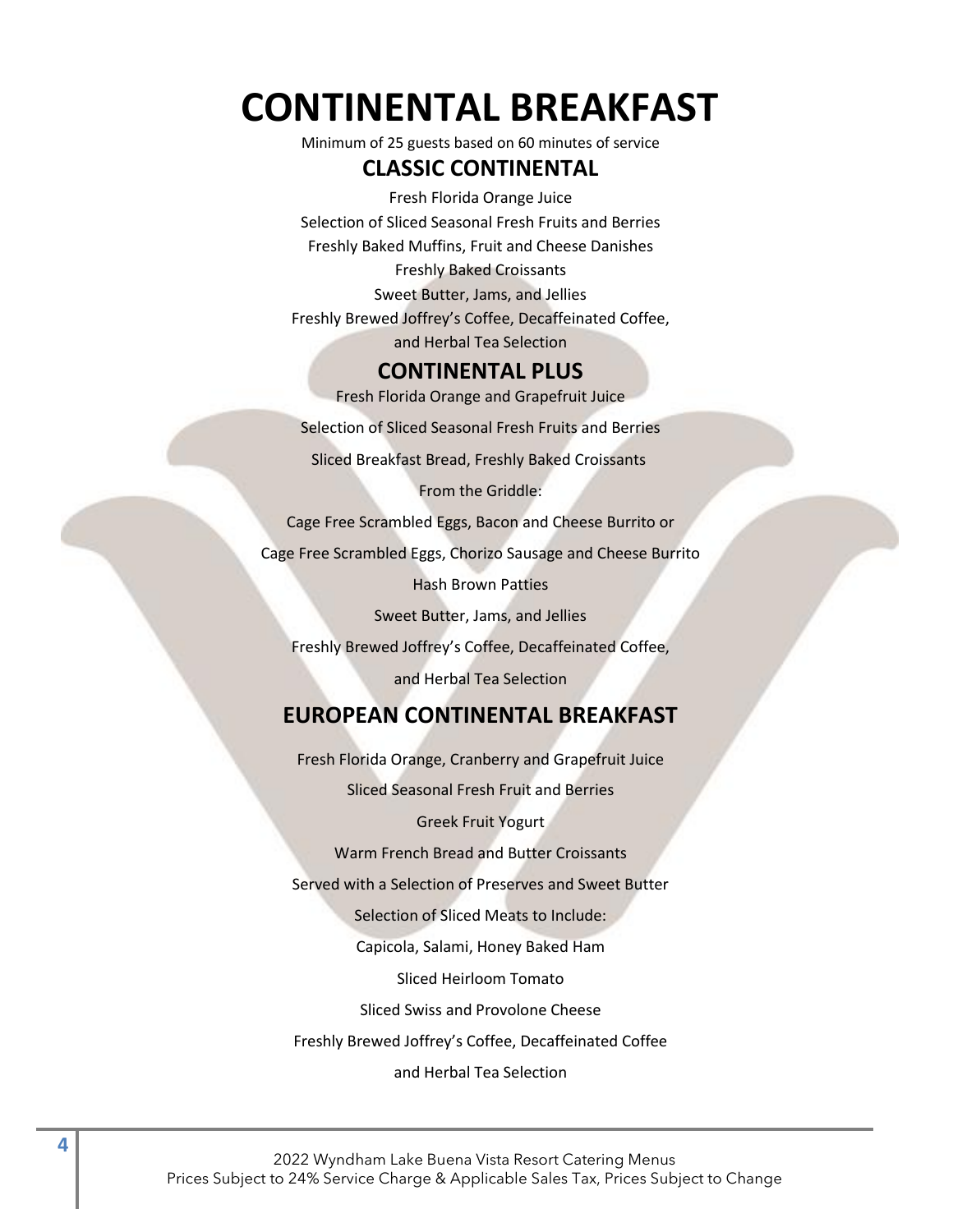# **BREAKFAST BUFFETS**

Minimum of 50 guests based on 60 minutes of service

Includes Freshly Brewed Joffrey's Coffee, Decaffeinated Coffee & Herbal Tea Selection

#### **FLORIDIAN BREAKFAST BUFFET**

Selection Fresh Florida Orange, Cranberry and Grapefruit Juice

Choose one from each of the following selections:

#### **Selection 1**

- Cage Free Freshly Scrambled Eggs, Egg Whites or Egg Beaters
- Fluffy Pancakes with Maple Syrup and Whipped Cream
- French Toast with Fresh Fruit Compote and Maple Syrup
- Seasonal Vegetable Quiche
- Cage Free Hard Boiled Eggs

#### **Selection 2**

- Applewood Smoked Bacon
- Country Sausage Links
- Chicken Apple Sausage, Turkey Sausage or Turkey Bacon
- Smoked Sausage
- Grilled Honey Ham

#### **Selection 3**

- Oatmeal with Brown Sugar, Dried Cranberries and Raisins
- Country Style Grits and Monterrey Jack and Cheddar Cheese
- Hash Brown Breakfast Potatoes
- Sausage Gravy & Biscuits
- Home Fries with Paprika, Onions and Sweet Peppers **Selection 4**
- Assorted Sliced Breads and Bagels with Sweet Butter and Jelly
- Assorted Breakfast Pastries
- Assorted Fruit Yogurt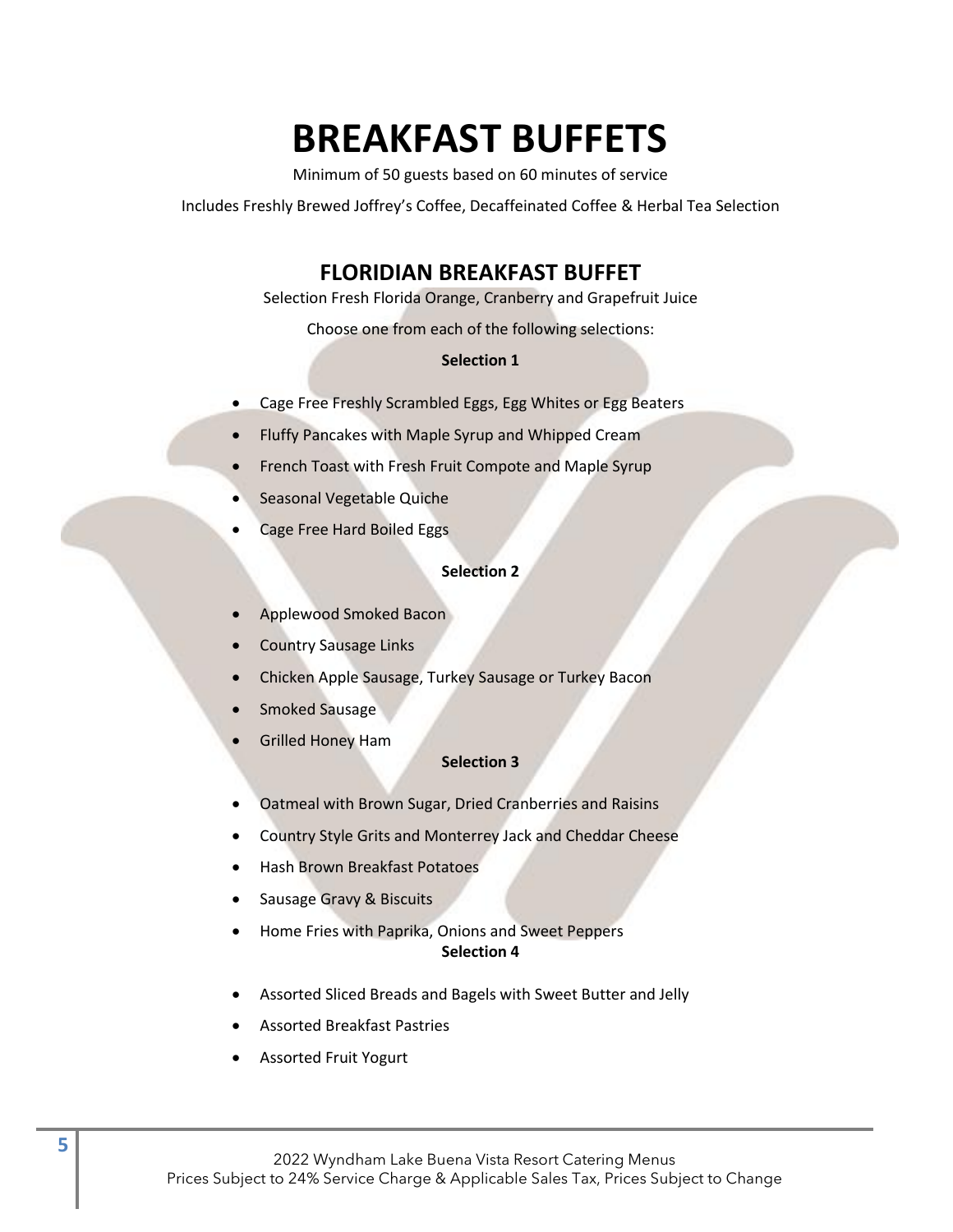#### **AMERICAN BREAKFAST BUFFET**

Selection of Sliced Seasonal Fresh Fruits and Berries Cage Free Scrambled Eggs Turkey Sausage Links and Applewood Smoked Bacon Hominy Grits with Shredded Cheddar Cheese Chef Attended Omelet Station Featuring: Honey Baked Ham, Onions, Peppers, Salsa, Shredded Cheddar and Monterrey Jack Cheese, Sliced Mushrooms Cage Free Whole Eggs, Egg Beaters and Egg Whites French Toast or Pancakes with Maple Syrup Breakfast Potatoes Selection of Breakfast Pastries Sweet Butter, Jams, and Jelly Freshly Brewed Joffrey's Coffee, Decaffeinated Coffee, and Herbal Tea Selection Fresh Florida Orange, Cranberry and Grapefruit Juice

#### **OMELET STATION**

Attendant required at a fee Minimum of 50 people based on 60 minutes of service Eggs: Cage Free Eggs (Cooked to Order), Egg Beaters, Egg Whites Meats: Honey Baked Ham, Smoked Bacon, Sausage Vegetables: Sweet Peppers, Onions, Roma Tomatoes Baby Spinach, Black Olives, Jalapeno Peppers Cheeses: Monterey Jack, Cheddar, Feta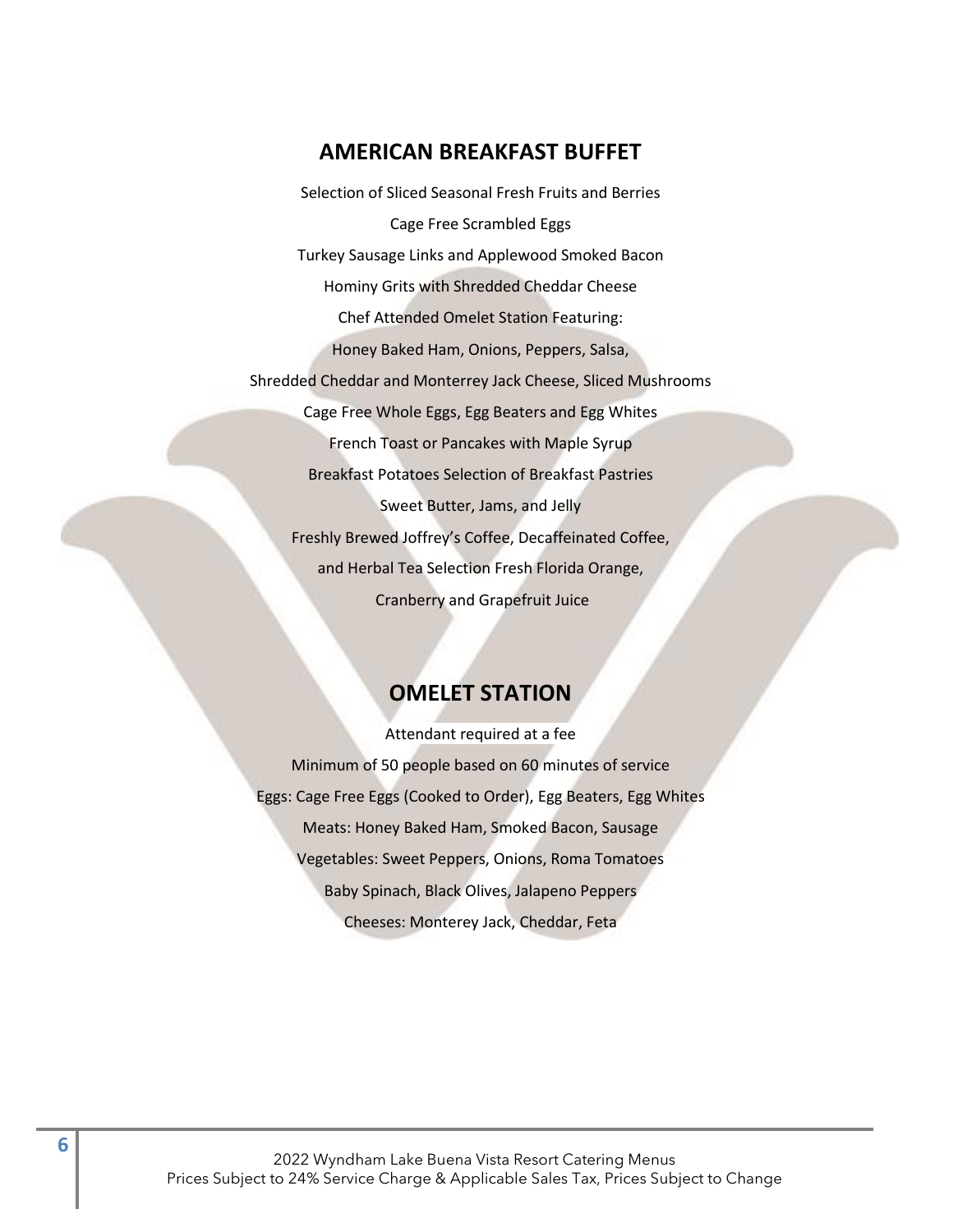# **PLATED BREAKFAST**

Includes Freshly Brewed Joffrey's Coffee, Decaffeinated Coffee & Herbal Tea Selection

#### **TRADITIONAL AMERICAN BREAKFAST**

Sliced fruit and Berries Cage Free Scrambled Eggs Smoked Bacon, Sausage Links, or Turkey Sausage Tri Color Breakfast Potatoes Assorted Breakfast Pastries served with Sweet Butter, Honey, Jams, and Jelly Freshly Brewed Joffrey's Coffee, Decaffeinated Coffee, and Herbal Tea

### **EGGS BENEDICT**

Sliced Fruit and berries English Muffin, Canadian Bacon Poached Cage Free Eggs and Béarnaise Sauce Tri Color Breakfast Potatoes Seasonal Fresh Fruit and Berries Cocktail Assorted Breakfast Pastries served with Sweet Butter, Honey, Jams, and Jelly Freshly Brewed Joffrey's Coffee, Decaffeinated Coffee, and Herbal Tea

### **HEALTHY BREAKFAST BURRITO**

Large Breakfast Burrito Egg Whites, Cheddar Cheese, Onions, Sweet Peppers and Mushrooms with Homemade Salsa Seasonal Fresh Fruit and Berry Cup Basket of Blueberry and Bran Muffins Freshly Brewed Joffrey's Coffee, Decaffeinated Coffee, and Herbal Tea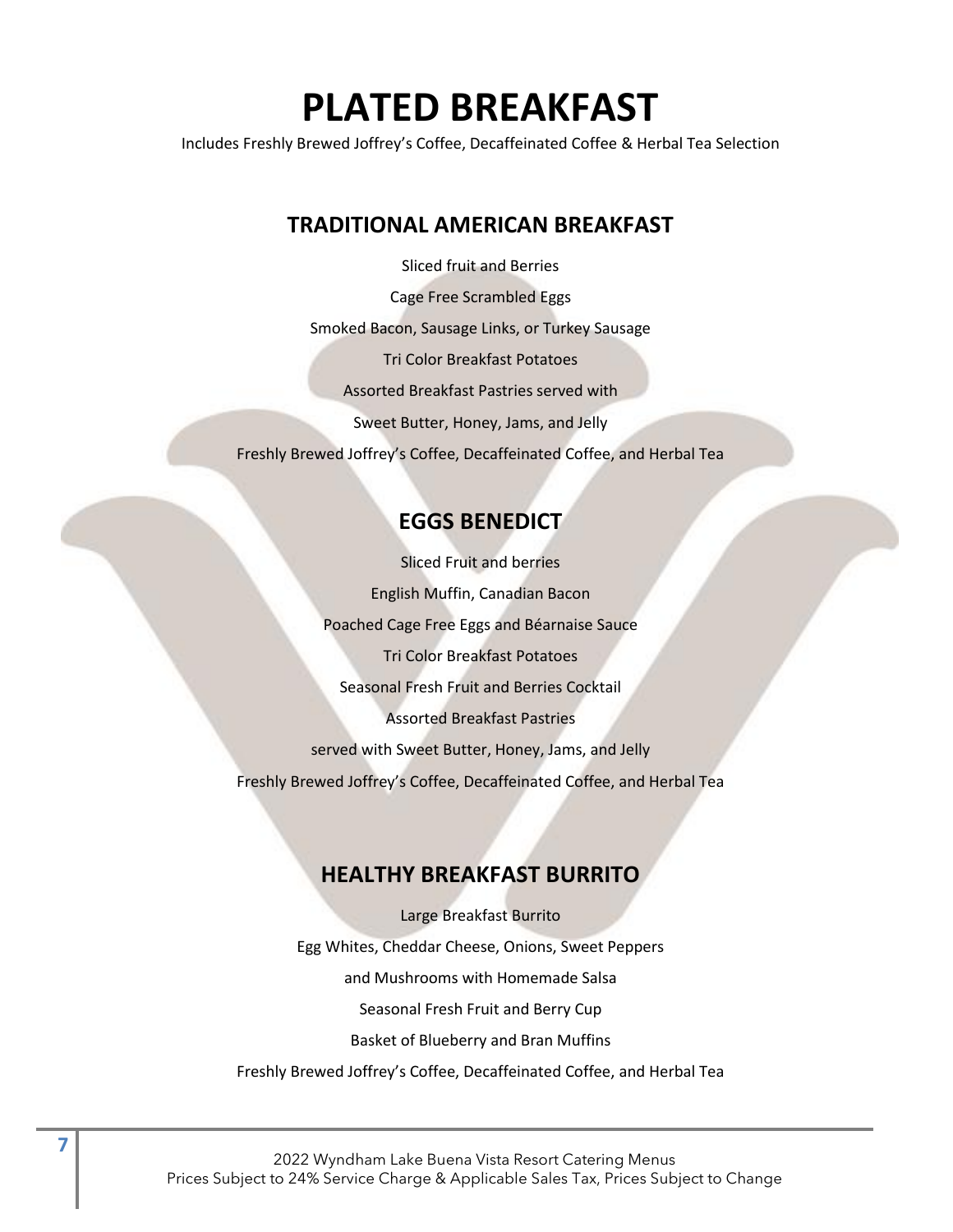# **BREAKFAST ON THE GO**

Minimum of 25 people

#### **BOXED BREAKFAST**

Whole Fruit, Individual Fruit Yogurt, Granola Bar, Blueberry Muffin, Individual Orange Juice & Joffrey's Coffee

#### **DELUXE BOXED BREAKFAST**

Diced Seasonal Fruit, Fruit yogurt, Granola Bar, Individual Orange Juice

Choice of one of the following warm sandwiches:

- Ham and American Cheese Croissant
- Ham, Egg and Swiss Cheese Croissant
- Sausage and Eggs Biscuit
- Egg, Cheese and Sausage Bagel
- Egg, Ham and Cheese on an English Muffin

Freshly Brewed Joffrey's Coffee, Decaffeinated Coffee and Herbal Tea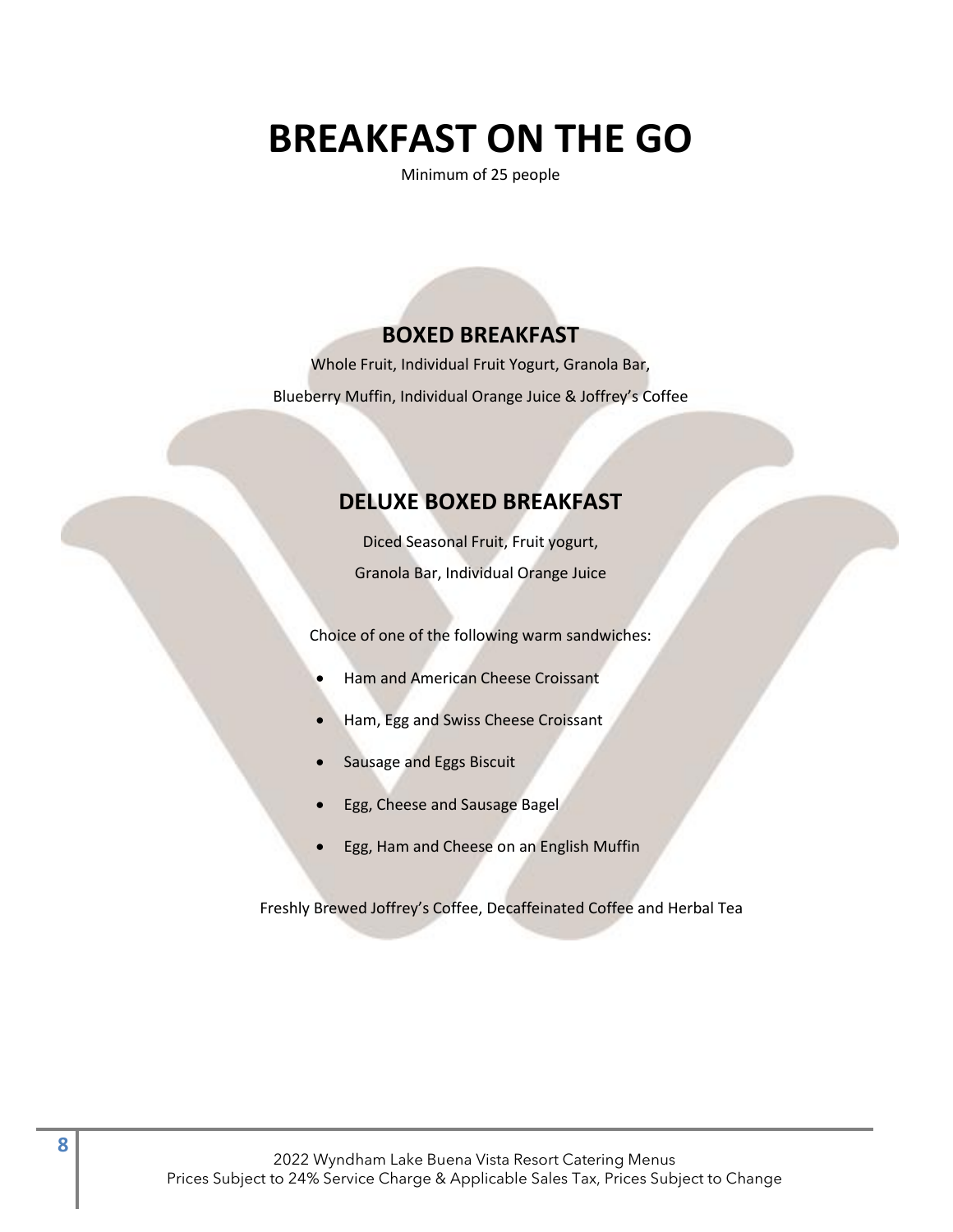# **PASTRIES & BREAKFAST SANDWICHES**

#### **PASTRIES BY THE DOZEN**

- Assorted Danishes or Flavored Muffins
- Gluten-Free Muffins
- Assorted Bagels with Cream Cheese
- Gluten-Free Bagels with Cream Cheese
- **Butter Croissants**
- Glazed Donuts
- **Assorted Donuts**
- Assorted Flavored Scones

#### **BREAKFAST SANDWICHES by the Dozen**

- Egg, Cheese and Sausage Bagel
- Egg, Ham and Cheese on an English Muffin
- Scrambled Eggs, Applewood Bacon and Cheddar Cheese on a Croissant
- Open Faced English Muffin, Scrambled Egg Whites
- Vine-Ripe Tomatoes, Fresh Basil, and Provolone Cheese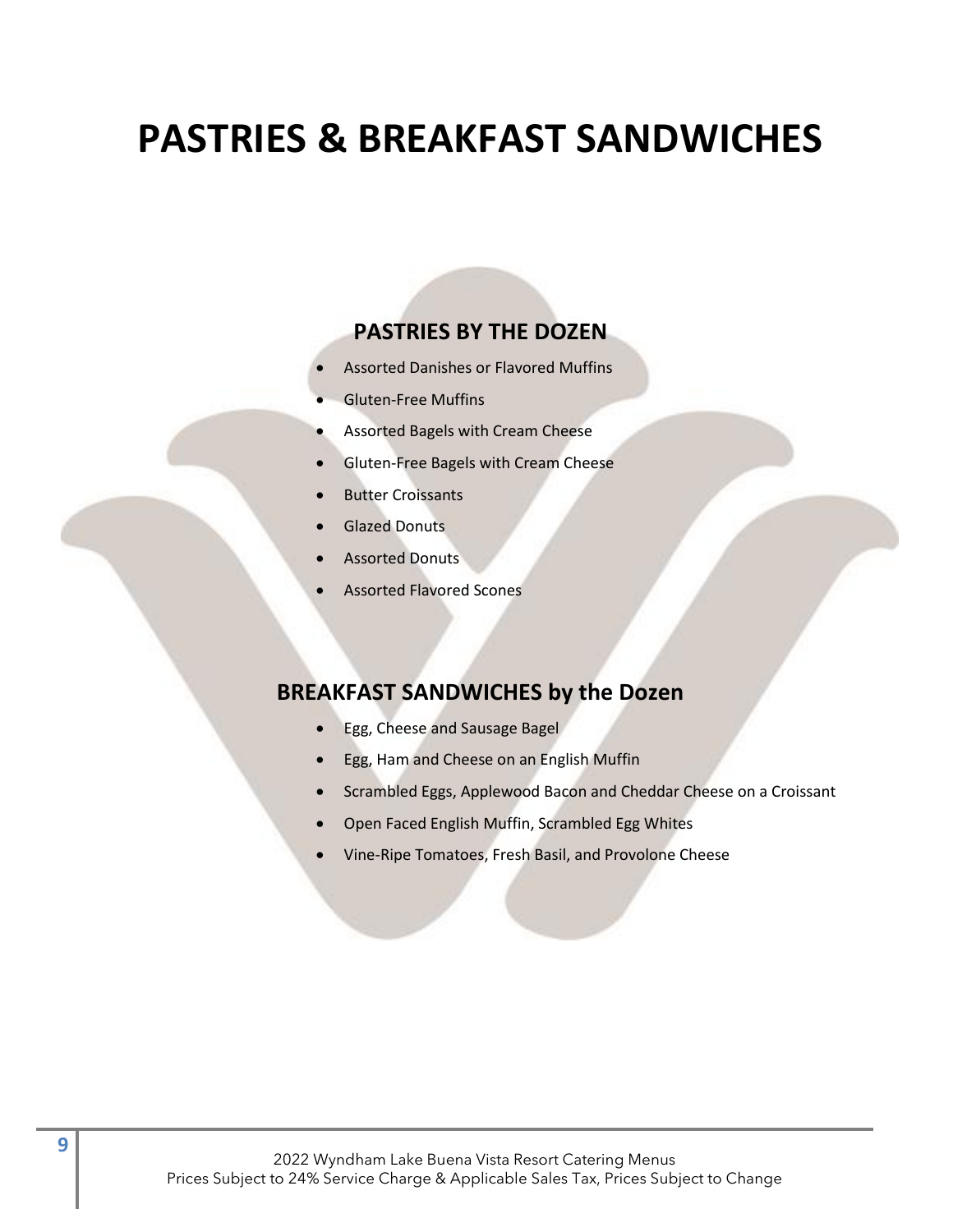# **INDIVIDUAL ITEMS**

- **Joffrey's Coffee Sold per Gallon**
- 
- **Fropical Fruit Punch Sold per Gallon**
- 
- Fresh Lemonade Sold per Gallon
- Milk, Skim, Whole & Chocolate Sold per Each Item
- 
- 
- **Monster Energy Drink Sold per Each Item**
- 
- Florida Orange or Grapefruit Juice Sold per Gallon
- Apple, Cranberry or Tomato Juice Sold per Gallon
- 
- Assorted Flavored Yogurts Sold by the dozen
- Sliced Seasonal Fruit and Berries Sold per Person
- 
- Nutri-Grain Bars or Granola Bars Sold by the dozen
- Individual Chips or Pretzels Sold by the dozen
- **Large Soft Pretzels** Sold by the dozen
- 
- Home Style Jumbo Cookies Sold by the dozen
- 
- Assorted Ice-Cream Novelties Sold per Each Item

**France Selection** Sold per Gallon **Iced Tea** Sold per Gallon **• Soft Drinks** Sold per Each Item **• Bottled Water Sold per Each Item** Arizona Iced Tea Sold per Each Item Assorted Cereals **Example 20 Sold by the dozen • Whole Fruit Sold per Each Item Fice Krispy Treats** Sold by the dozen Assorted Candy Bars Sold per Each Item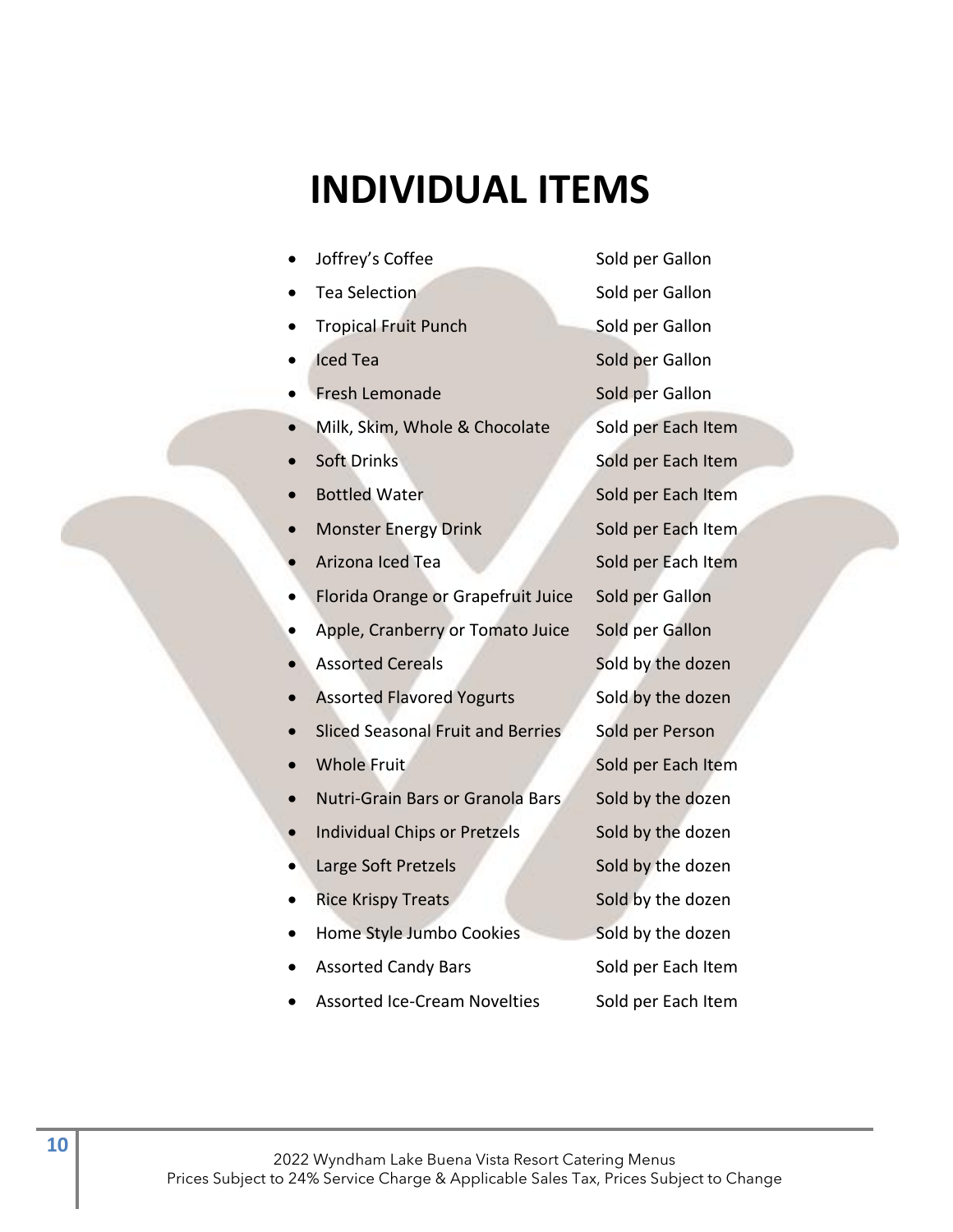# **THEMED BREAKS**

Minimum of 25 people based on 30 minutes of service Attendant required at a fee

# **Good and Fruity**

Whole Fresh Fruit Basket, Granola Bars and Nutri-Grain Bars, Tropical Fruit Salad with Shaved Coconut, Individual Fruit Yogurts, Joffrey's Coffee & Tea Service

Priced per person

# **Chocolate Break**

Freshly Baked Chocolate Nut Brownies, Chocolate Chip Cookies, Chocolate Fondue Served with Pound Cake, Strawberries, Pretzel Sticks and Whipped Cream Joffrey's Coffee & Tea Service Priced per person

# **Paris Bistro Break**

Freshly Baked Croissant with Raspberry, Strawberry Jam and Butter, French Baguette with Honey Ham and Brie, Cheese Profiteroles

Joffrey's Coffee & Tea Service

Priced per person

### **Stadium Break**

Pigs in a Blanket with Deli Mustard,

Tortilla Chips, Nacho Cheese and Fresh Tomato Salsa, Jumbo Hot Pretzels with Dijon Mustard

Joffrey's Coffee & Tea Service

Priced per person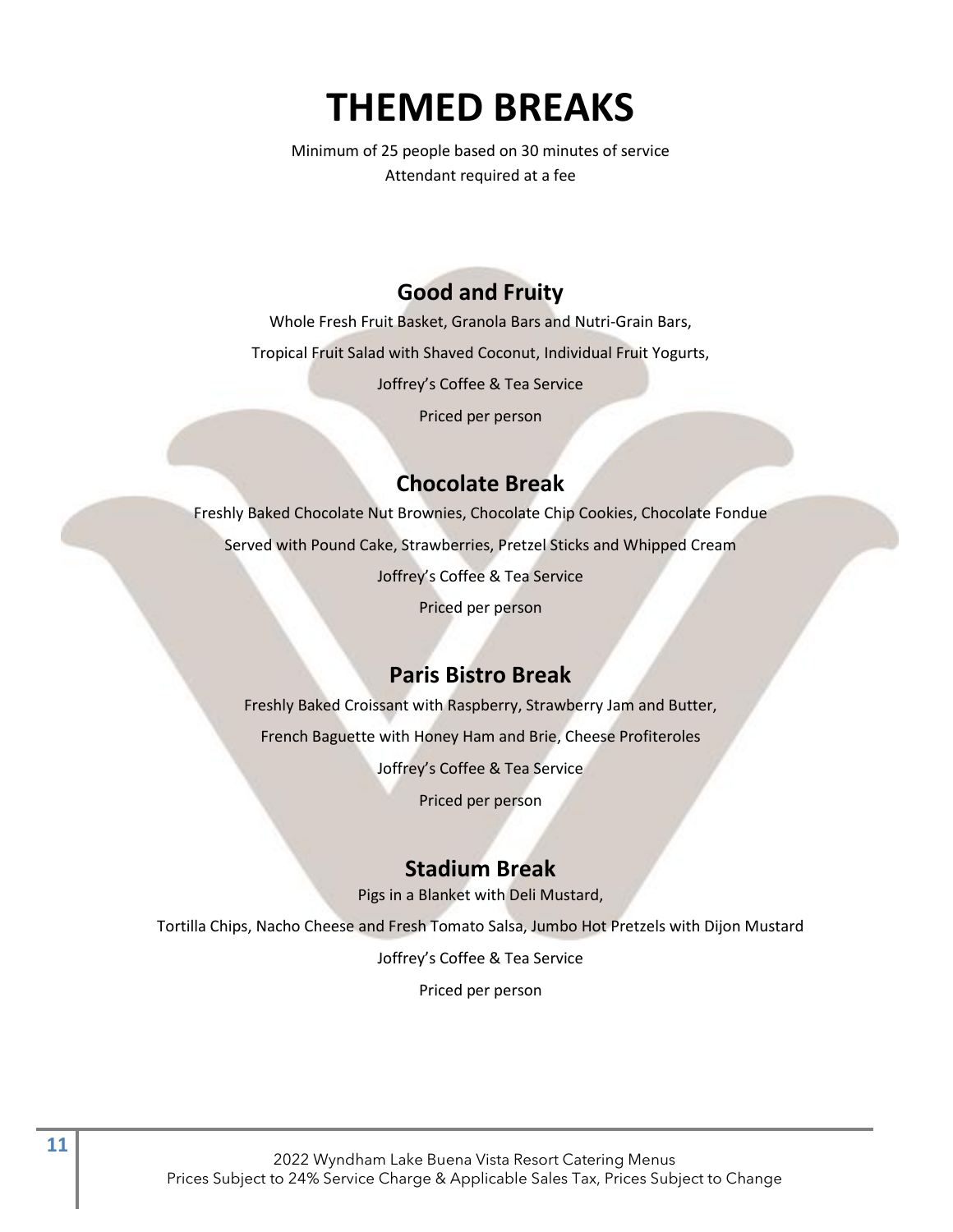#### **Polar Express**

A Variety of Ice Cream Bars, Fruit Juice Bars, Sliced Seasonal Fruit and Berries,

Assorted Sodas and Bottled Water

Priced per person

#### **Afternoon Energizer**

Smoothie and Juice Shot Bar, Fruit Scones with Whipped Cream and Fruit Preserves,

Fruit Kabob with Yogurt Dipping Sauce, Iced Coffee Shots

Joffrey's Coffee & Tea Service

Priced per person

#### **Cookie Break**

Oatmeal Raisin, Peanut Butter Chocolate Chip, White Chocolate Cookie Chocolate,

Skim and Whole Milk, Whole Fruit Basket

Joffrey's Coffee & Tea Service

Priced per person

#### **Donut Madness**

Selection of Donuts to Include:

Jelly, Plain, Glazed, Chocolate, Crème Filled, Donut Holes

Joffrey's Coffee & Tea Service

Priced per Person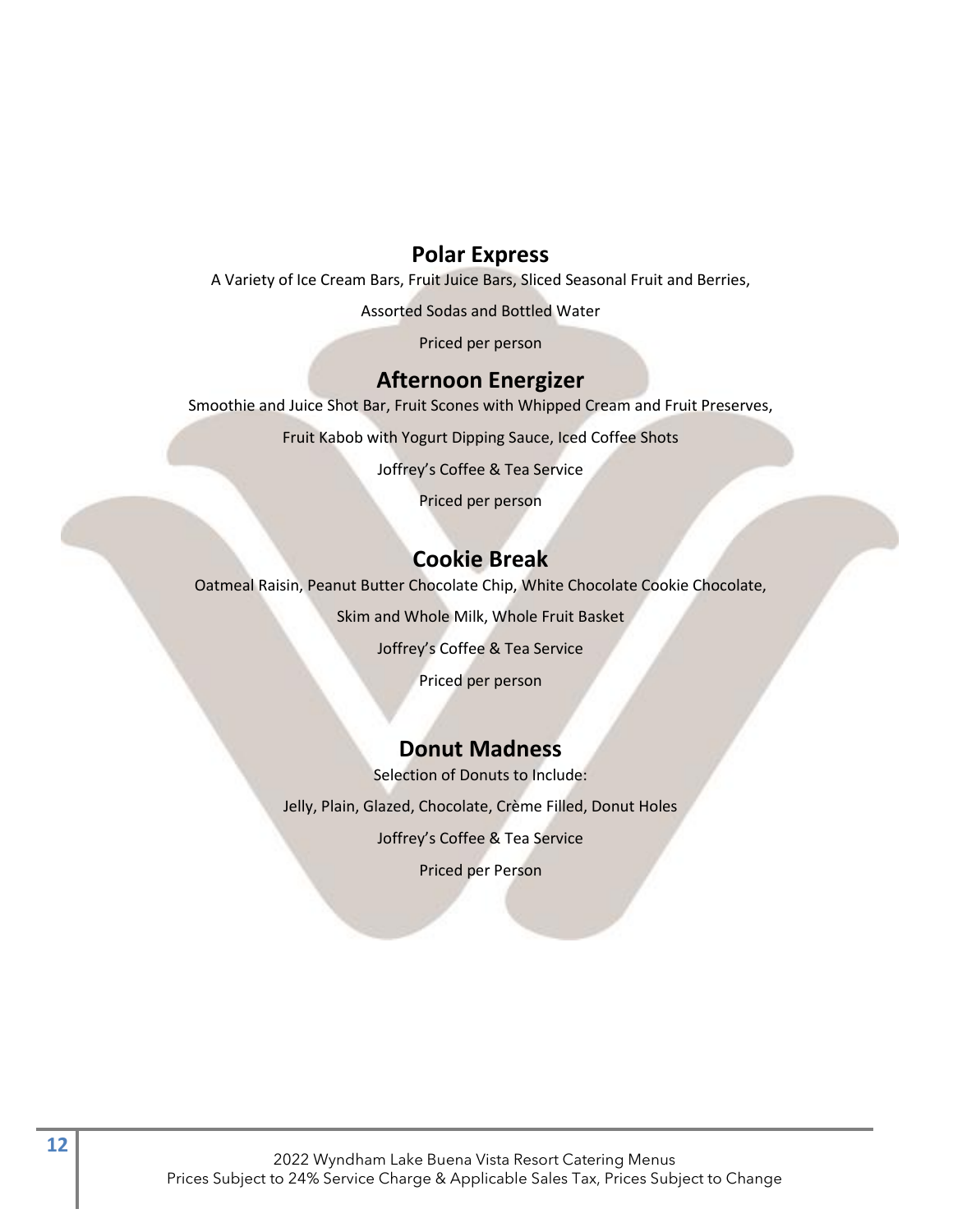# **ALL DAY BREAKS PACKAGES**

# **THE MEETING**

Add any Lunch for a complete all-day package

#### **Early Morning**

**60 minutes of service**

Fresh Orange Juice

Tray of Fresh Sliced Fruit

Assortment of Fresh Breakfast Pastries with Butter,

Jams & Preserves

Joffrey's Coffee & Tea Service

#### **Mid-Morning refresh-30 minutes**

Joffrey's Coffee & Tea Service, Sodas and Waters

#### **Mid Afternoon Refresh-30minutes**

Assorted Home-style Cookies & Savory Snacks Joffrey's Coffee & Tea Service, Sodas and Waters Priced per person 25 guests minimum required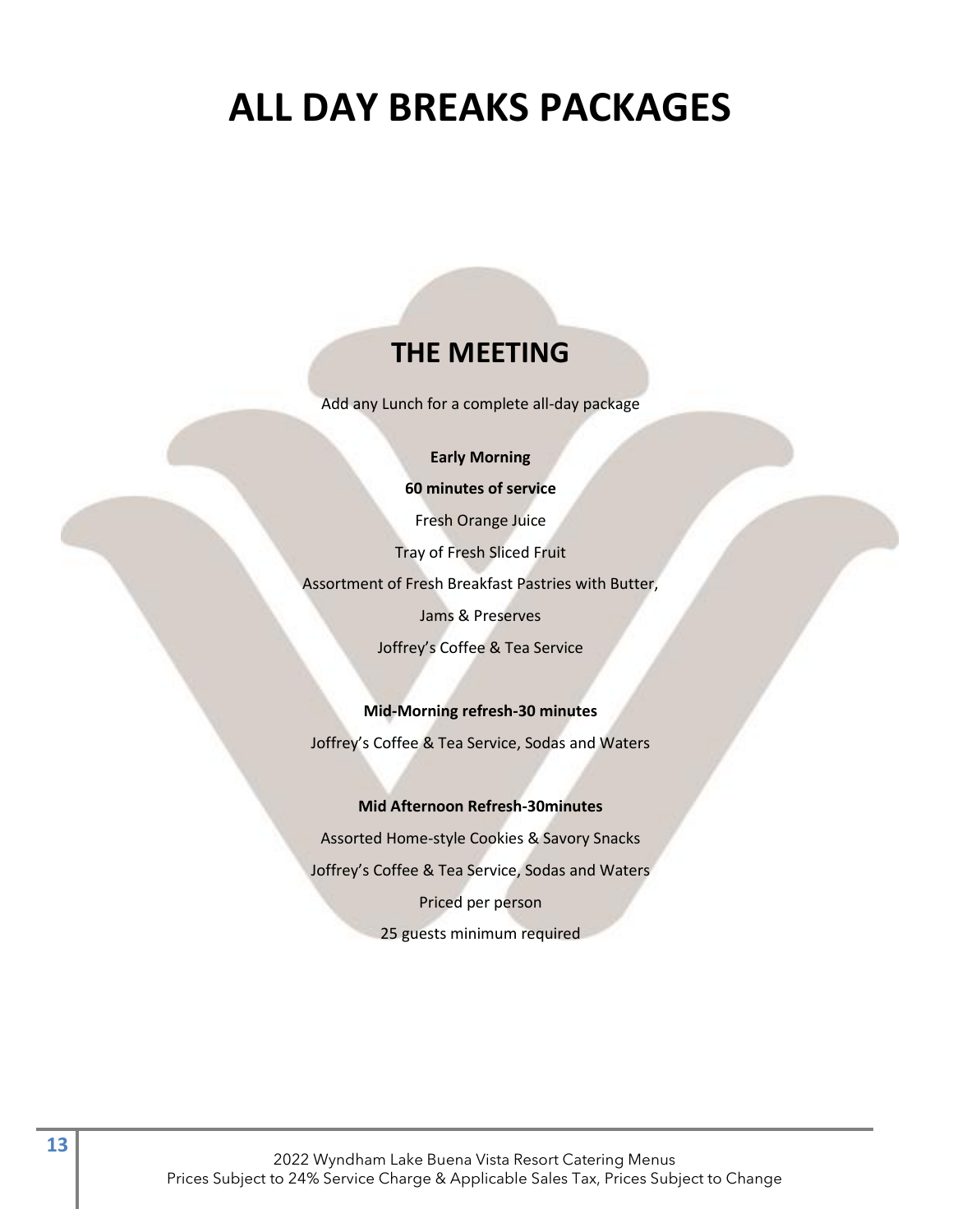# **THE RESORT SELECT**

#### **Early Morning**

Fresh Orange Juice Tray of Fresh Sliced Fruit Plain and Flavored Yogurts Assortment of Breakfast Breads and Bagels with Cream Cheese and Toaster Station with Butter, Jams & Jellies

Joffrey's Coffee & Tea Service, Sodas and Waters

*All Day Beverages including Morning refresh*

#### **Mid Afternoon Refresh**

Assorted Home-style Cookies & Savory Snacks Joffrey's Coffee and Tea Service, Sodas and Waters Priced per person 25 guests minimum required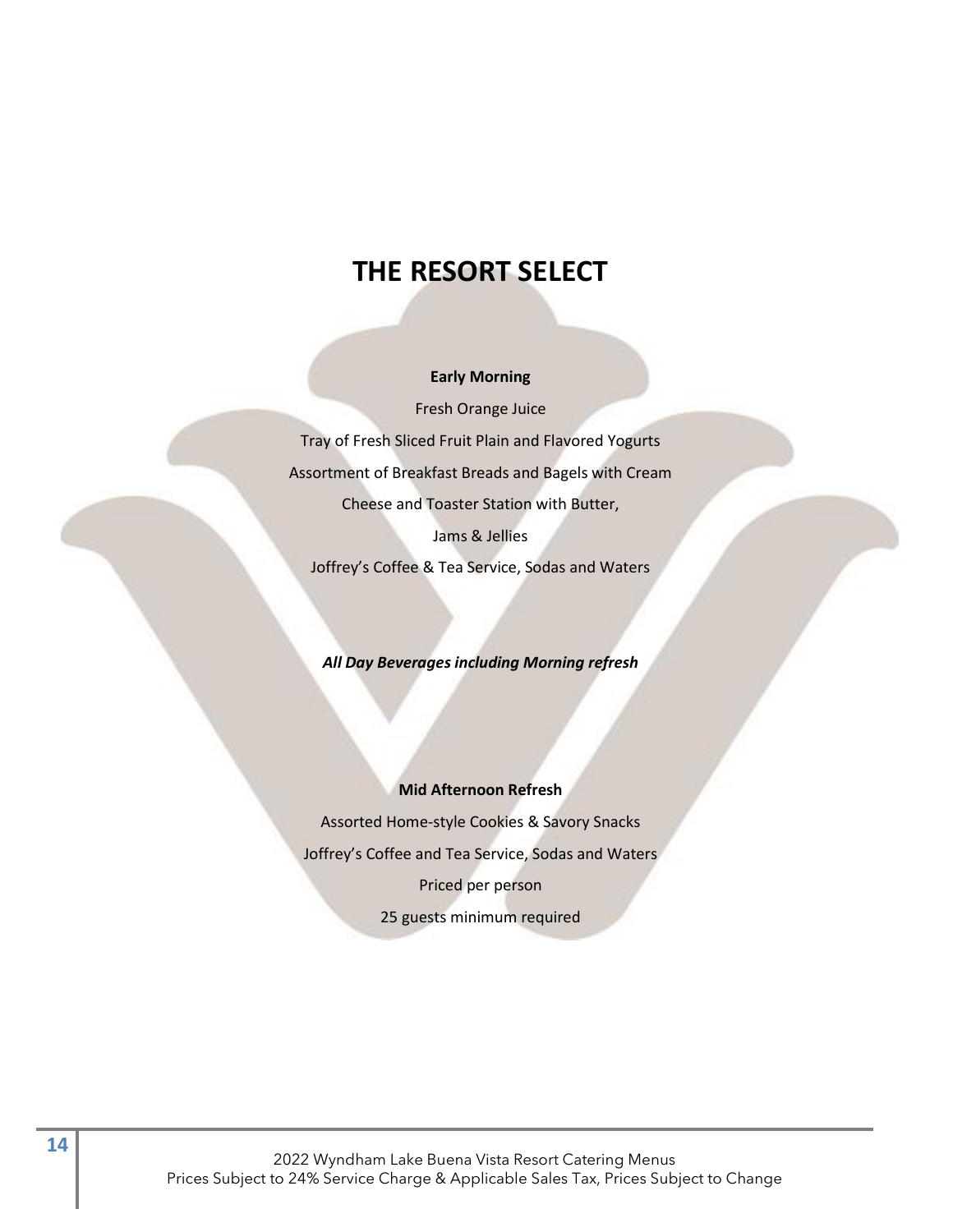# **PLATED LUNCHEONS**

All Plated Luncheons include choice of Starter and Dessert Entrees are served with Freshly Baked Rolls and Butter & Freshly Brewed Joffrey's Coffee, Decaffeinated Coffee, and Herbal Tea

Choose one of the following starters

### **Wild Field Greens**

Dried Cranberries, Pecans, and Goat Cheese, Balsamic Vinaigrette

#### **Classic Caesar Salad**

Romaine Hearts, Parmesan, Herb Croutons in Creamy Parmesan Dressing

#### **Mixed Salad Greens**

Cucumber, Tomato and Onion and Chef's Choice Dressing

### **Boston Bibb lettuce and Frisee Salad**

Orange and Grapefruit Segments, Citrus Vinaigrette

#### **Frisee lettuce Salad**

Candy Pecans and Brie Cheese Brioche Crouton

#### **Iceberg Salad**

Iceberg, Cucumber, Cherry Tomatoes, Shredded Carrots and Pickled Red Onion Ranch Dressing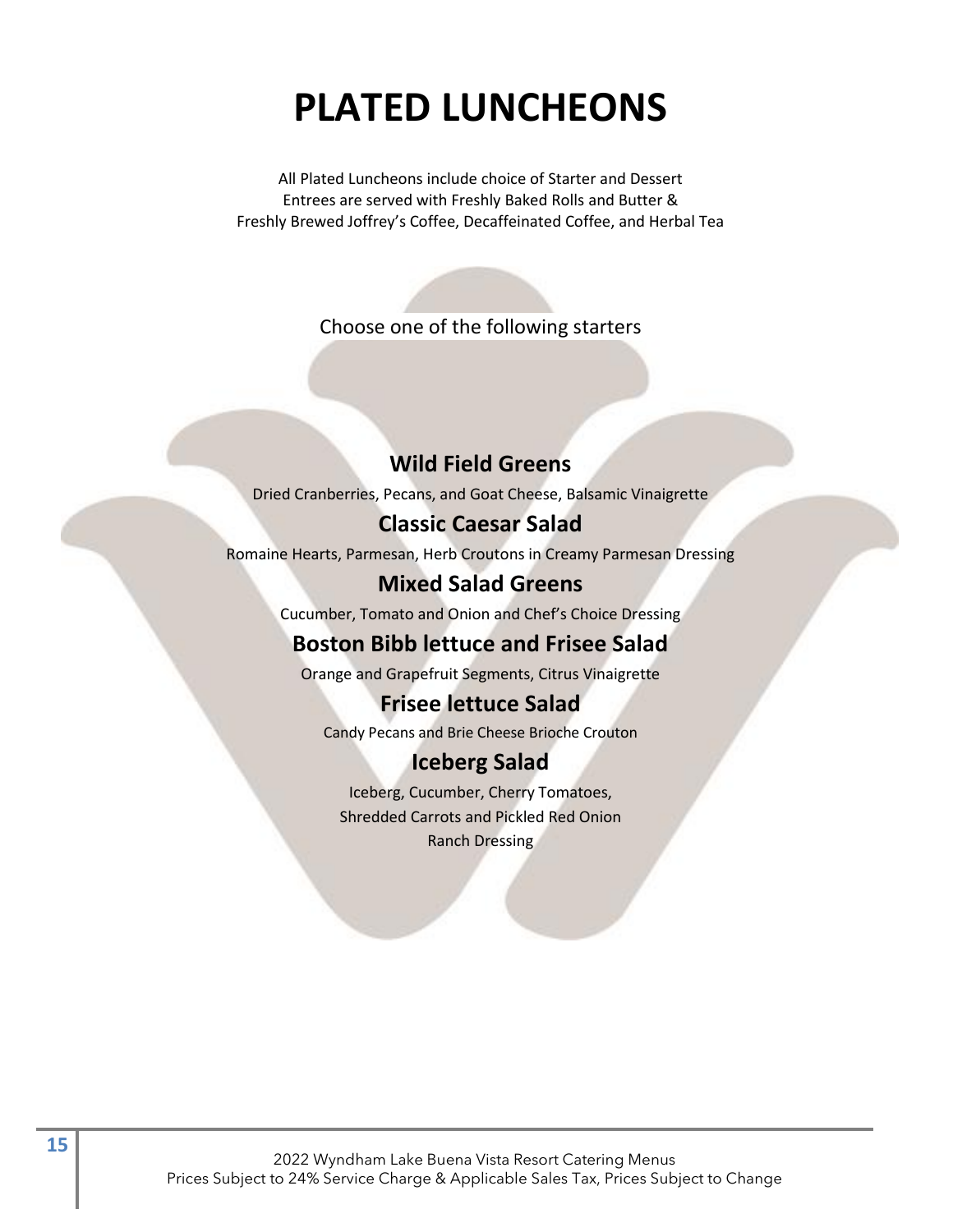### Choose one of the following Desserts

#### **Strawberry Cheesecake**

Whipped Cream, Strawberry Coulis

#### **Chocolate Cake**

Bourbon Chocolate Sauce **Key Lime Pie** Fresh Lime and Raspberry Coulis

**Red Velvet Cake** Vanilla Cream and Chocolate Sauce

# **Lemon Raspberry Cake**

Raspberry and Lemon Coulis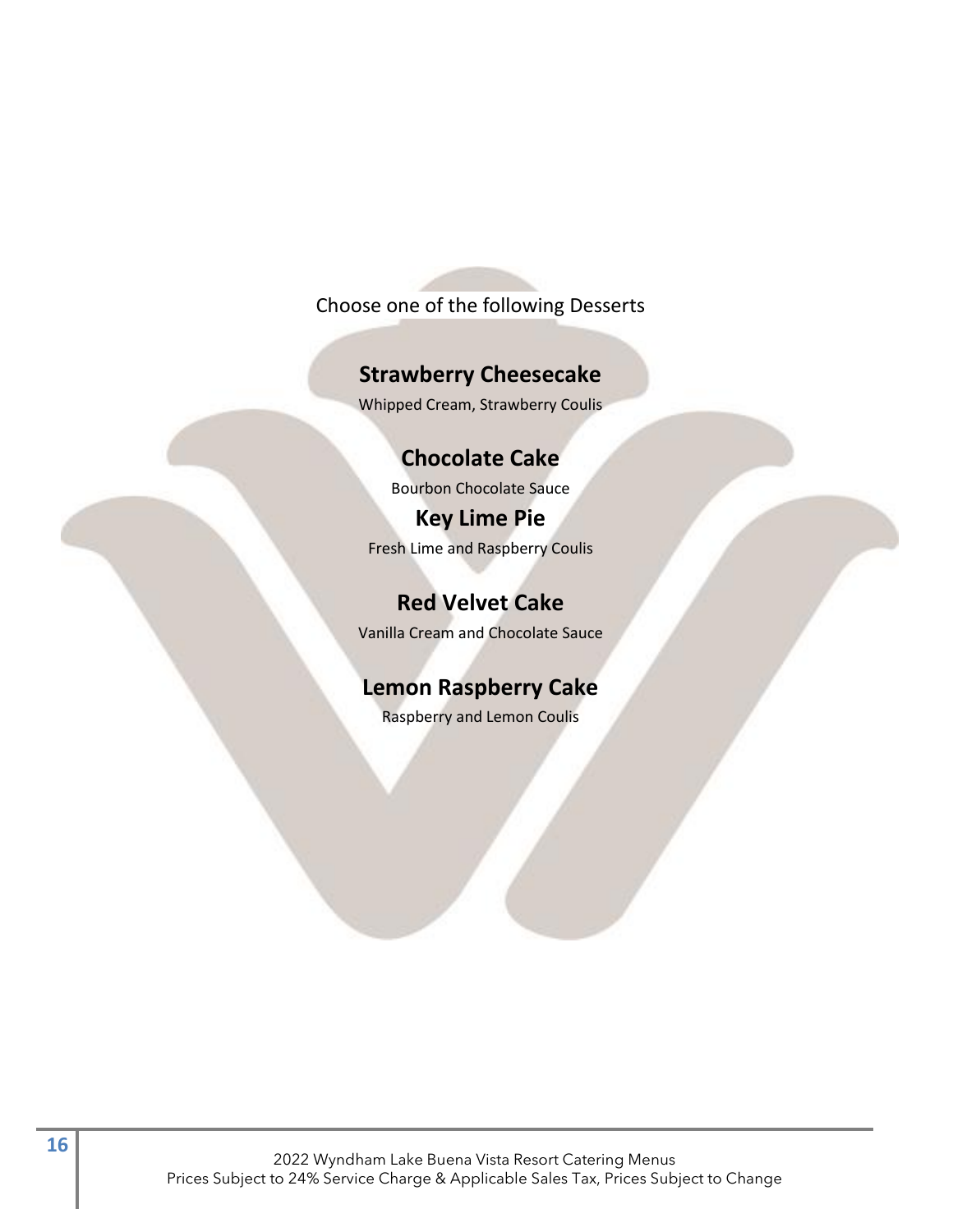# **LUNCHEON ENTREES**

All Entrees Served with the Appropriate Starch and Seasonal Vegetable

### **Roasted NY Strip Loin**

Sliced NY Strip Loin with Wild Mushroom Sauce Priced per person

#### **Fresh Blackened Mahi-Mahi**

Mango Salsa Priced per person

#### **Roasted Garlic Chicken**

Mushroom and Shallot Silver Thyme Sauce

Priced per person

#### **Chicken Provincial**

Chicken Breast with Tomato Lemon Fondue Priced per person

#### **Grilled Salmon**

Fresh Salmon with Fresh Garlic Tomato Lemon Salsa

Priced per person

### **Roasted Pork Loin**

Apple Onion Compote Priced per person

### **Penne Alfredo Pasta**

Penne Pasta with Grilled Chicken and Alfredo Sauce Priced per person

#### **Vegetarian Pasta Primavera**

Market Fresh Vegetable, Extra Virgin Olive Oil, Garlic and Fresh Herbs

Priced per person

#### **Vegetable Casserole**

Layers of Eggplant, Marinara, Spinach, Ricotta, Basil and Mozzarella Cheese Priced per person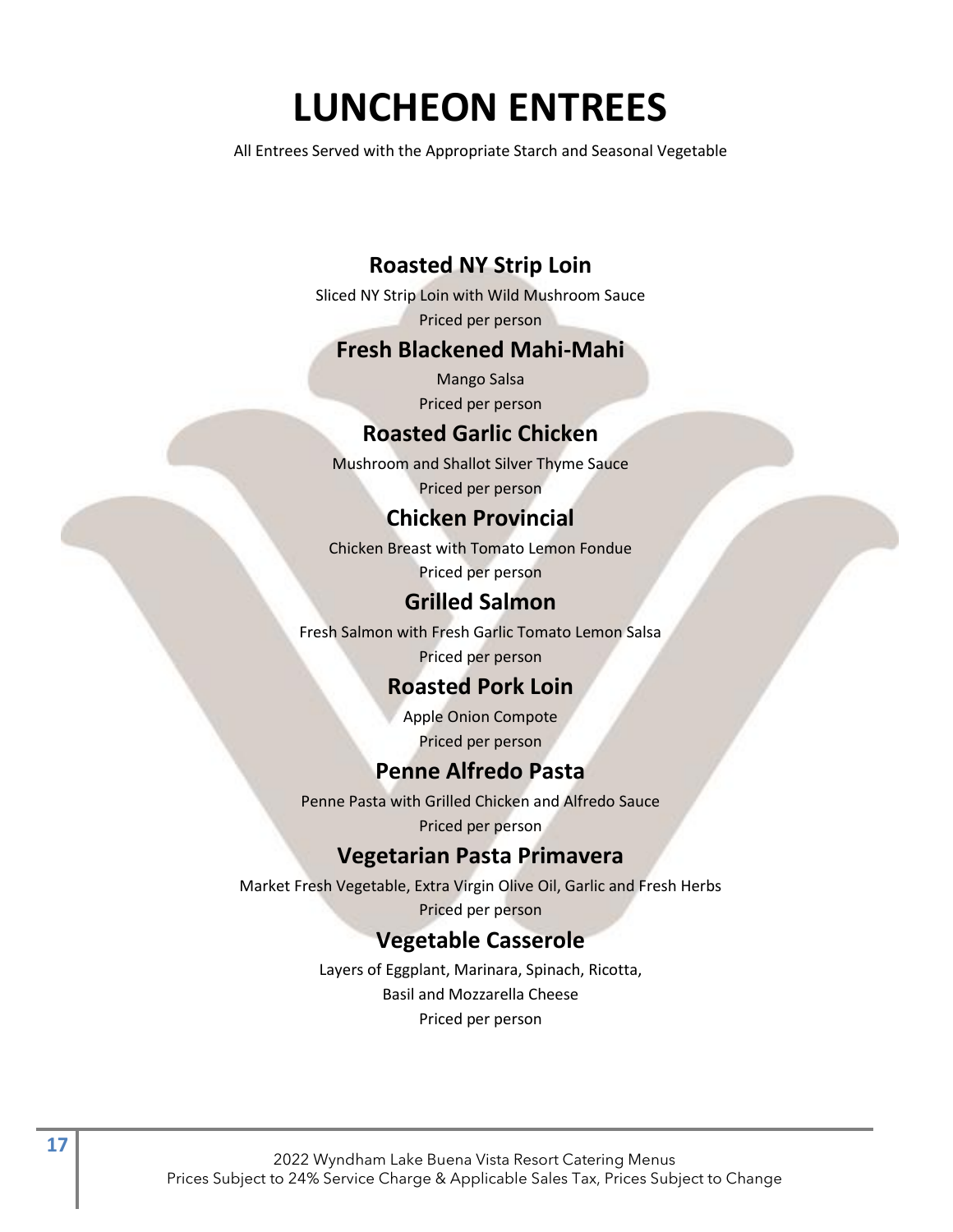# **COLD PLATED LUNCHEONS**

All Cold Plated Luncheons include Entree and Dessert

Entrees are served with Freshly Baked Rolls and Buter &

Freshly Brewed Joffrey's Coffee, Decaffeinated Coffee, and Herbal Tea

### **Churrasco Steak Salad**

Sliced Marinated Beef, Tomatoes, Cucumbers, Roasted Bell Pepper,

Crumbled Blue Cheese, Roasted Corn

Priced per person

#### **Salmon Spinach Salad**

Ginger Grilled Salmon, Mandarin Oranges, Fire Roasted Onions, Scallions

Priced per person

#### **Grilled Caesar Chicken Salad**

Hearts of Chopped Romaine, Parmesan Cheese,

Croutons, and Herb Roasted

Tomatoes in a Creamy Caesar Dressing

Priced per person

#### **LBV Chicken Cobb Salad**

Chopped Lettuce, Tomatoes, Cucumber, Bacon,

Bleu Cheese, Hard Boiled Egg and Avocado

Priced per person

#### **Deli Board Sandwich**

Choice of One sandwich Per Group

Meat Choice - Ham, Turkey, Roast Beef, Tuna Salad or Chicken Salad

Cheese Choice – Swiss, Cheddar, American, Provolone and Pepper Jack

All Sandwiches Served On Ciabatta Bread with Lettuce,

Tomato and Pickle Potato Salad and Cole Slaw

Priced per person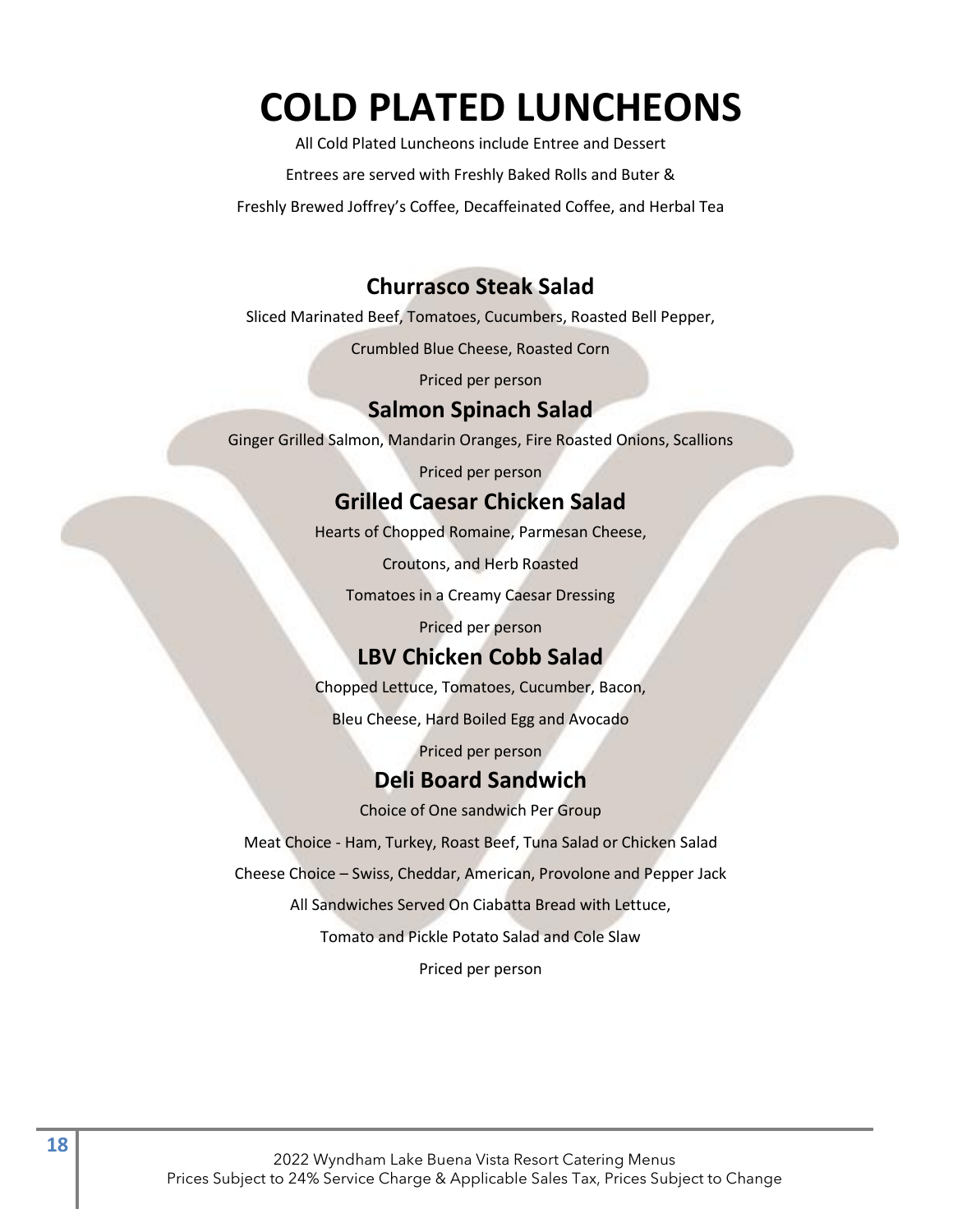# **LUNCHEON BUFFETS**

All luncheon buffets based on 1 hour of service served with Freshly Brewed Joffrey's Coffee, Decaffeinated Coffee, and Herbal Tea

#### **Southern Barbeque**

Red Bliss Potato Salad Creamy Cole Slaw Romaine Lettuce, Cucumbers and Tomatoes with Buttermilk Ranch Dressing Honey Barbecue Chicken, Pulled Pork Barbecue Boston Baked Beans Grilled Fresh Corn on the Cob Sandwich Rolls & Kaiser Rolls Peach Cobbler Apple Pie Priced per person

### **The Backyard Cook-Out**

Heirloom Tomato Salad served with Basil Vinaigrette

Red Bliss Potato Salad Creamy Cole Slaw **\*\*From the Grill\*\*** All Beef Hot Dogs Sirloin Burgers Barbecue Chicken Boston Baked Beans Grilled Corn on the Cob 5-Alarm Chili Lettuce, Sliced Beefsteak Tomatoes, Sliced Bermuda Onions, Dill Pickles, Sauerkraut, Sliced Swiss, American and Cheddar Cheese, Kaiser Rolls and Hot Dog Buns

Apple Pie and Blueberry Pie

Priced per person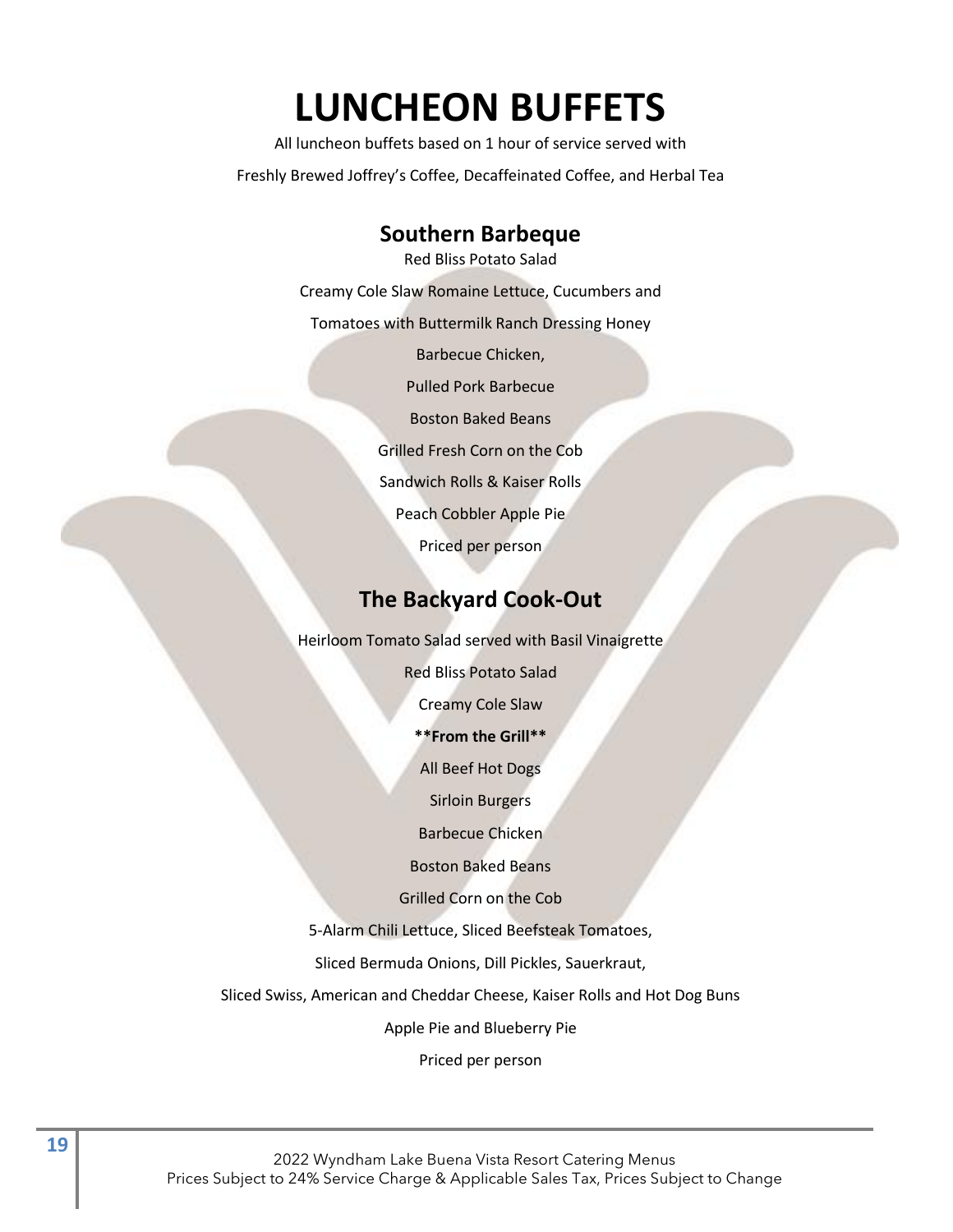#### **A La Roma**

Caesar Salad Crisp Romain with Shaved Parmesan & Garlic Croutons Buffalo Mozzarella and Tomato Roasted Red Pepper and Mushroom Salad Tri-colored Tortellini Pasta Salad Penne Pasta with Arugula & Pesto Extra Virgin Olive Oil Chicken Saltimbocca with Sage Cream and Prosciutto Rosemary Pork Loin with Tomato Demi Herb Focaccia Bread Miniature Cannoli Tiramisu Priced per person

### **South of the Border**

Mixed Green Salad Chipotle Lime and Avocado Ranch Dressings Spicy Mexican Pasta Salad Grilled Beef and Chicken Fajitas Grilled Green Peppers and Onion Chili Con Carne Flour Tortillas and Corn Taco Shells Guacamole, Sour Cream, Salsa Shredded Lettuce Grated Monterey Jack Cheese Refried Beans & Spanish Rice Churros tossed in Cinnamon Sugar Priced per person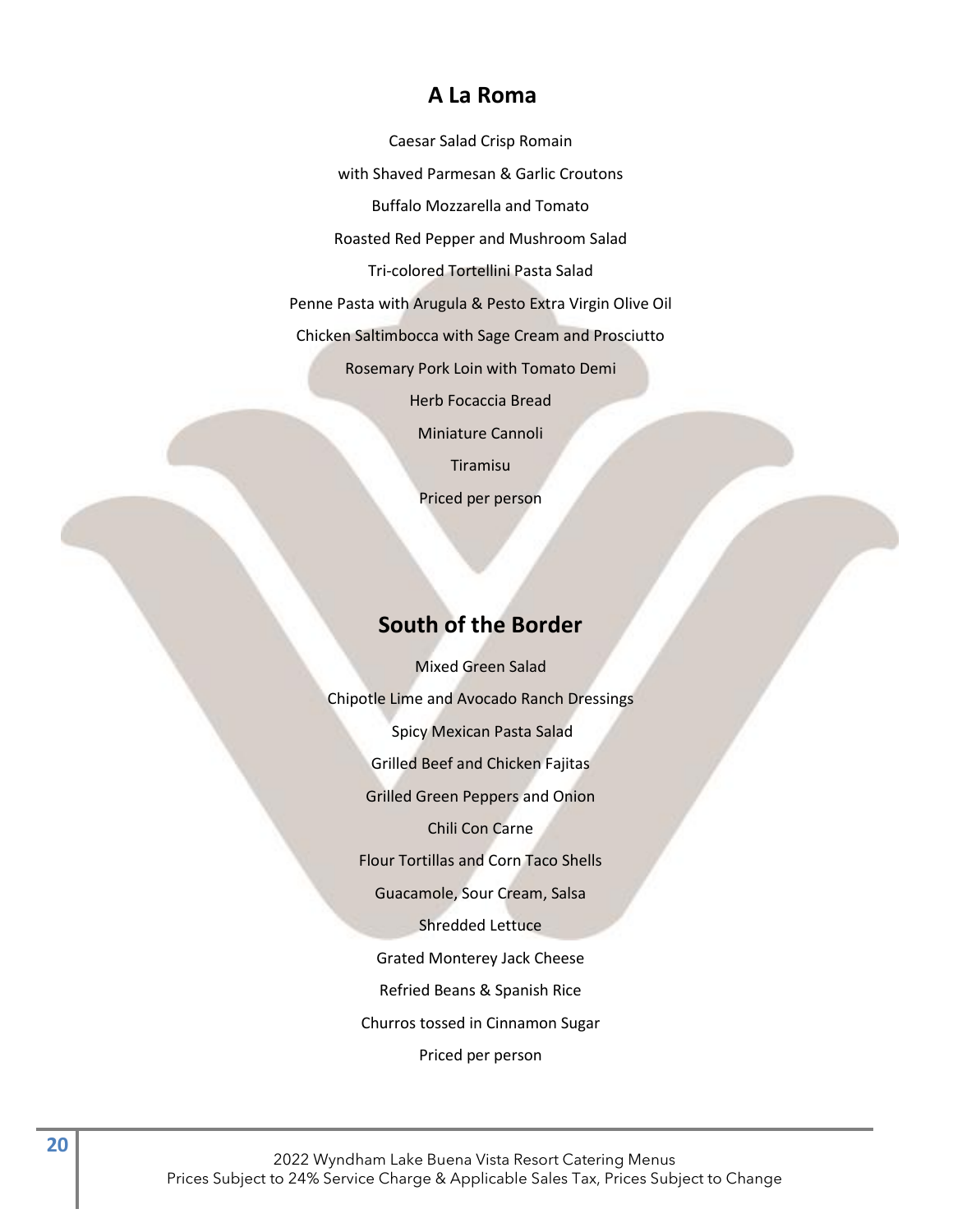#### **Deli Buffet**

Baby Greens

Marinated Garbanzo Beans

Pickled Red Onions

Roasted Beets

Herb Croutons

Shaved Parmesan

Creamy Tarragon Dressing

Toasted Bulgur Salad

Baby Kale

Cherry Tomatoes

English Cucumbers

Garden Parsley

Red Onion

Lemon Creamy Potato Salad

#### **Select Three – Protein Options**

- Oven Roasted Turkey Breast
- Mortadella
- **Soppressata**
- Black Forest Ham
- Peppercorn Crusted Roast Beef
- Marinated Tofu

Aged Sliced Cheddar, Baby Swiss Cheese, Provolone

Bibb Lettuce, Vine Ripe Tomatoes, Banana Peppers, Shaved Red Onions, & Pickles

Spicy Brown Mustard, Dijon Mustard, Herb Mayonnaise

Individual Bag Kettle Chips

Focaccia Buns, Sliced White Bread, Wheat Bread, & Brioche Buns

Priced per person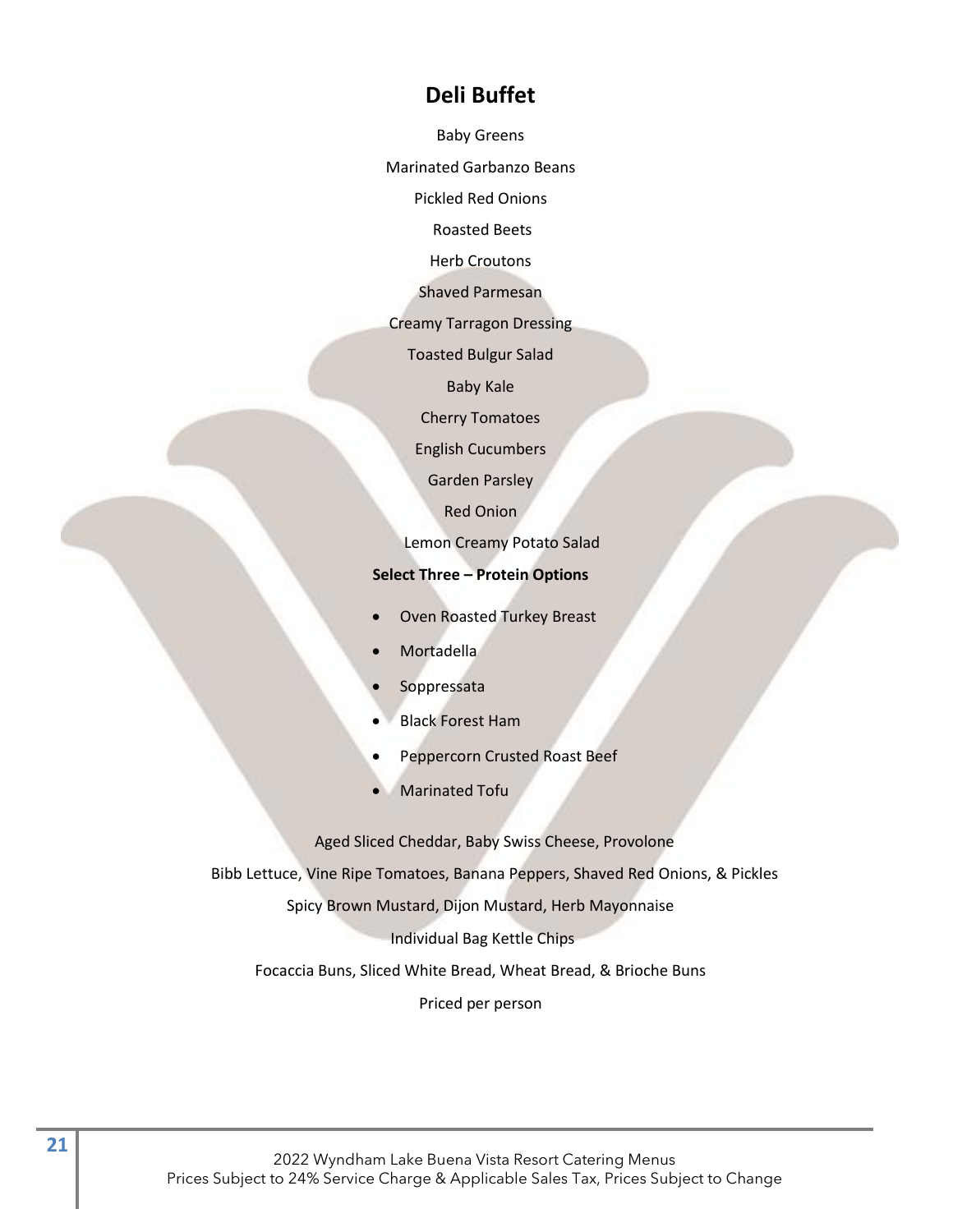#### **The Sandwich Buffet**

Mixed Green Salad with Balsamic Vinaigrette

Pasta Salad

Cole Slaw

A Selection of Sandwiches to Include:

Turkey with Provolone in a Pretzel Roll

Black Forest Ham with Swiss on Marble Rye Bread

Thinly Sliced Roast Beef with Aged Cheddar on Focaccia

Vegetarian Wrap with Roasted Vegetable

Hummus Mayonnaise & Dijon Mustard

Fresh Fruit Salad Individual Bags of Potato Chips Jumbo Chocolate Chip Cookies Priced per person

#### **Deluxe Sandwich Buffet**

Heirloom Tomato Salad, Green Asparagus with Citrus Aioli Marble Potato Salad

Herbed Chicken Breast on Sourdough Baguette with Fresh Arugula and Tomatoes Sliced Beef on Ciabatta Bread with Grilled Bermuda Onions and Horseradish Mayonnaise Grilled Zucchini and Portobello Mushrooms with Thinly Sliced Mozzarella Cheese in a Tomato Wrap

> Sliced Fruit and Berries Individual Bag Kettle Chips Assorted Cakes and Pies Priced per person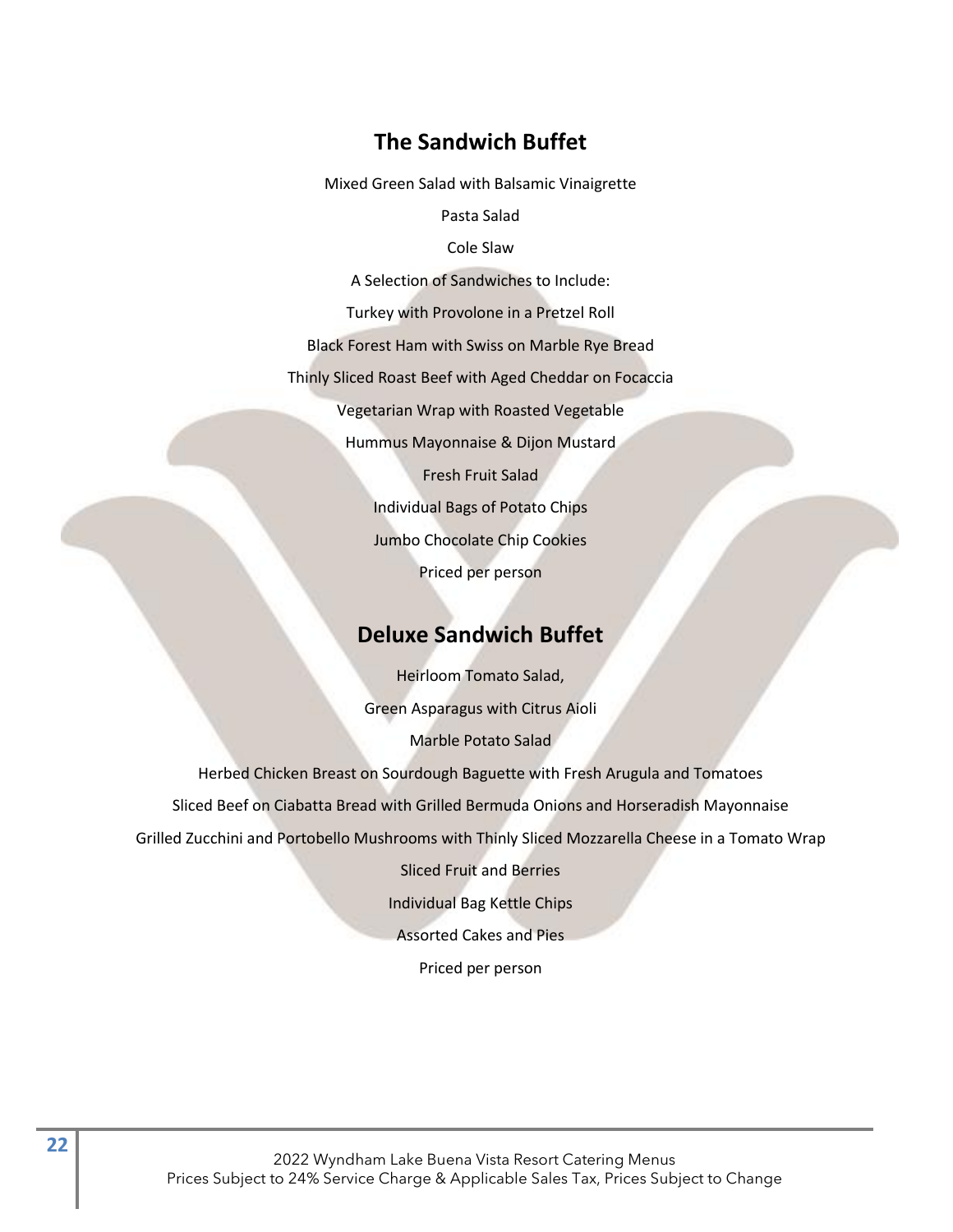# **BOXED LUNCHEONS**

### *Choice of one of the following Sandwiches for Entire group*

- Turkey, Swiss Cheese, Butter Lettuce, Vine Ripe Tomato, Wheat Kaiser Roll
- Black Forest Ham, Cheddar Cheese, Vine Ripe Tomato, Butter Lettuce, Pretzel Roll
- Italian Hoagie, Ham, Salami, Capicola, Mozzarella, Shaved Lettuce, Vine Ripe Tomato
- Chicken Salad, Butter Lettuce, Vine Ripe Tomato, Raisin Nut Bread
- Roast Beef, Creamy Boursin Cheese, Vine Ripe Tomato, Shredded Lettuce, Baguette
- Moroccan Style Vegetable Couscous, Field Greens with Chopped Tomatoes, Cucumber Yogurt Spread, Wheat Wrap

#### *Choice of one of the following*

- Kettle Cooked Chips
- **Pretzels**
- Dorito Chips

#### *Choice of one of the following*

- Seasonal Apple
- Seasonal Pear
- Banana

#### *Choice of one of the following*

- Chocolate Chip Cookie
- **Brownie**
- Oatmeal Cookie

#### *Choice of one of the following*

- Cole Slaw
- Potato Salad
- Pasta Salad

Soft Drinks or Water

#### Priced per person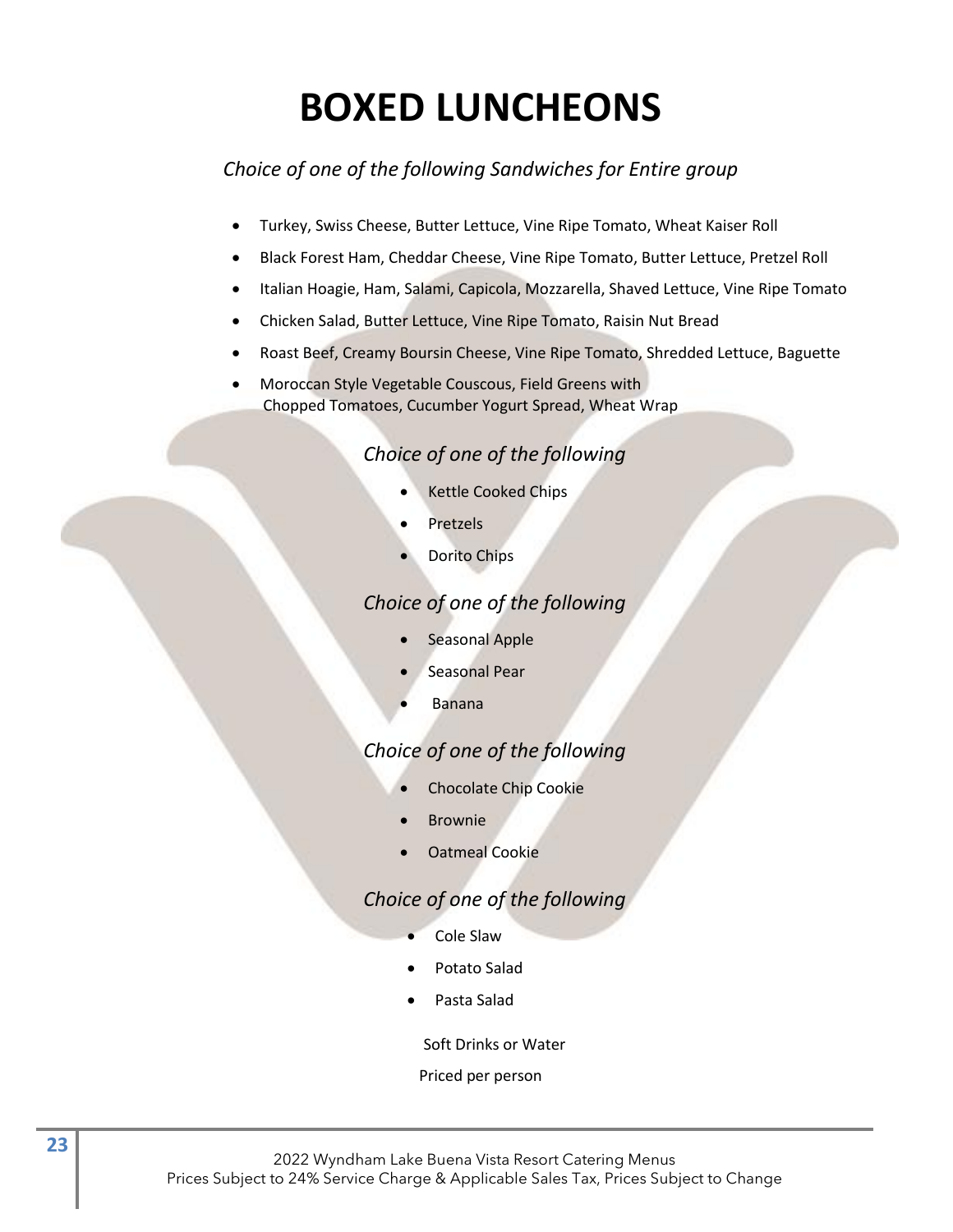# **ACTION STATIONS**

Attendant Required*;* Based on 1hour of service

# **Wok and Roll Station**

Oriental Beef or Chicken with Carrots, Snow Peas, Bean Sprouts and Scallions

Vegetable Fried Rice, Spring Rolls,

Pan Seared Pot Stickers Plum Sauce, Sweet Chili Sauce

Priced per person

#### **Woodland Mushroom Station**

Five Varieties of Seasonal Mushrooms Sautéed at the Buffet with Brandy,

Shallots and Cream Served on Toasted French Baguette

Priced per person

#### **Pasta Station**

Classic House Made Alfredo Sauce Tossed with Cheese Tortellini, Parmesan & Diced Tomatoes,

Penne Pasta in a Fresh Tomato Basil Pomodoro Sauce,

Farfalle Pasta with Pesto, Artichoke Hearts, Olives & Spinach

Garlic Bread Sticks and Parmesan Cheese

Priced per person

#### **Japanese Sushi Station**

Based on 5 pieces per person to include: Crab, Tuna,

Salmon and Vegetarian Rolls, Shrimp, Salmon and Tuna Nigiri.

Sliced Selection of Sashimi. Soy Sauce, Pickled Ginger and Wasabi

Priced per person

#### **Going South**

Shirmp & Grits

Fried Green Tomatoes

Corn Bread Muffins

Priced per person

#### **Risotto Station**

Creamy Risotto with Wild Mushrooms,

Gulf Shrimp, Asparagus and Sundried Tomatoes

Priced per person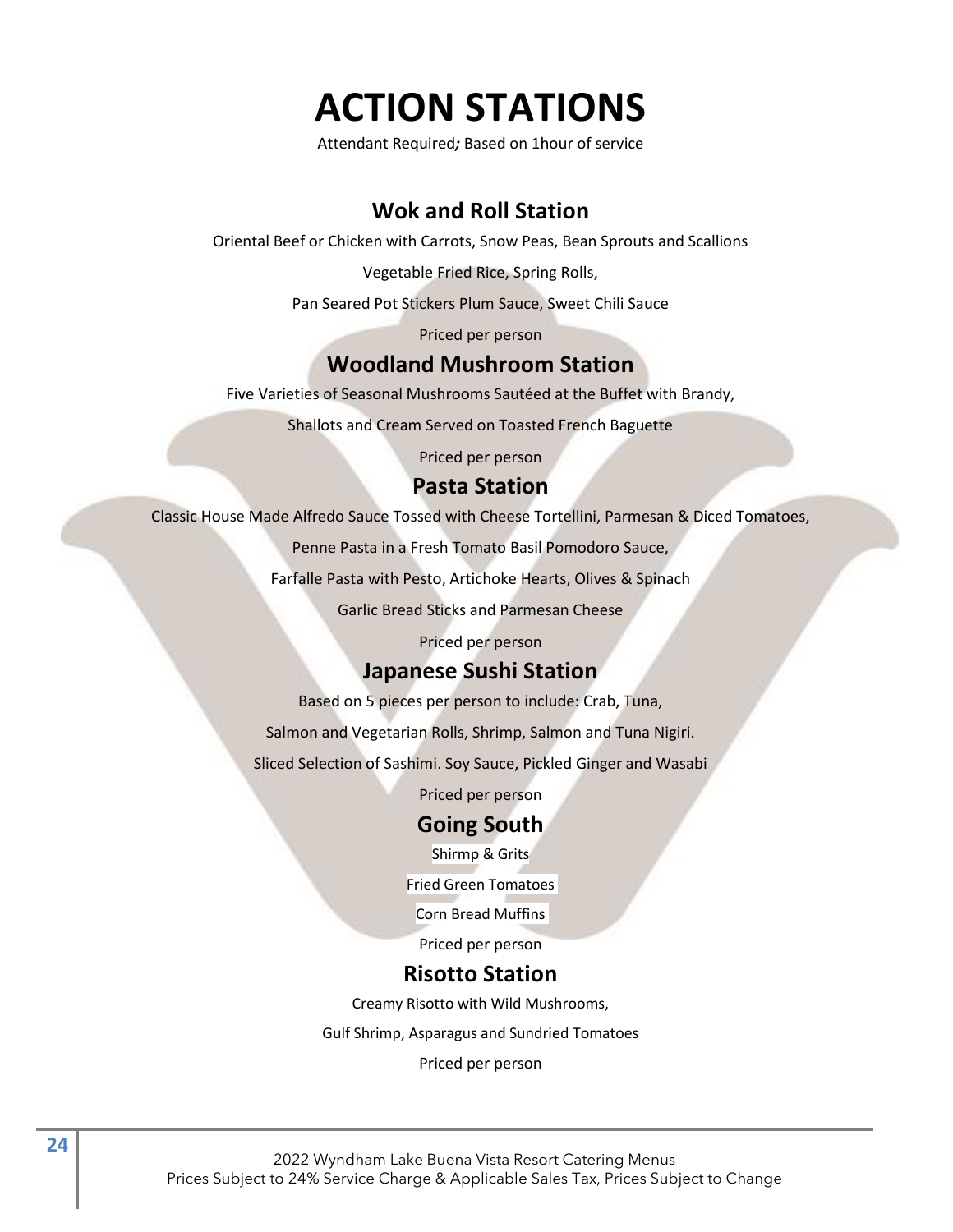# **CARVED ITEMS**

Attendant Required*;* Based on 1 hour of service

Accompanied by a selection of Silver Dollar Rolls

# **Horseradish Crusted Tenderloin of Beef**

Served with Horseradish Cream and Red Onion Chutney

Serves 20

# **Sage Roasted Whole Tom Turkey**

served with Cranberry Sauce and Mayonnaise

Serves 30

### **Pepper Crusted Sirloin Beef**

Served with Cognac Peppercorn Sauce

Serves 30

# **Bourbon Glazed Honey Ham**

Apple Compote and Stone-Ground Mustard

Serves 45

# **Salmon En Croute**

White Wine Chive Cream Sauce

Serves 25

### **Herb Roasted Prime Rib**

Light Mushroom Sauce and Horseradish Cream

Serves 30

# **Scottish Smoked Salmon**

Chopped Onions, Hard Boiled Eggs, Baby Capers Cream Cheese and Assorted Bagels & Bagel Chips

Serves 25

# **Bacon Wrapped Berkshire Pork Loin**

Apple Chutney and Port Wine Sauce

Serves 30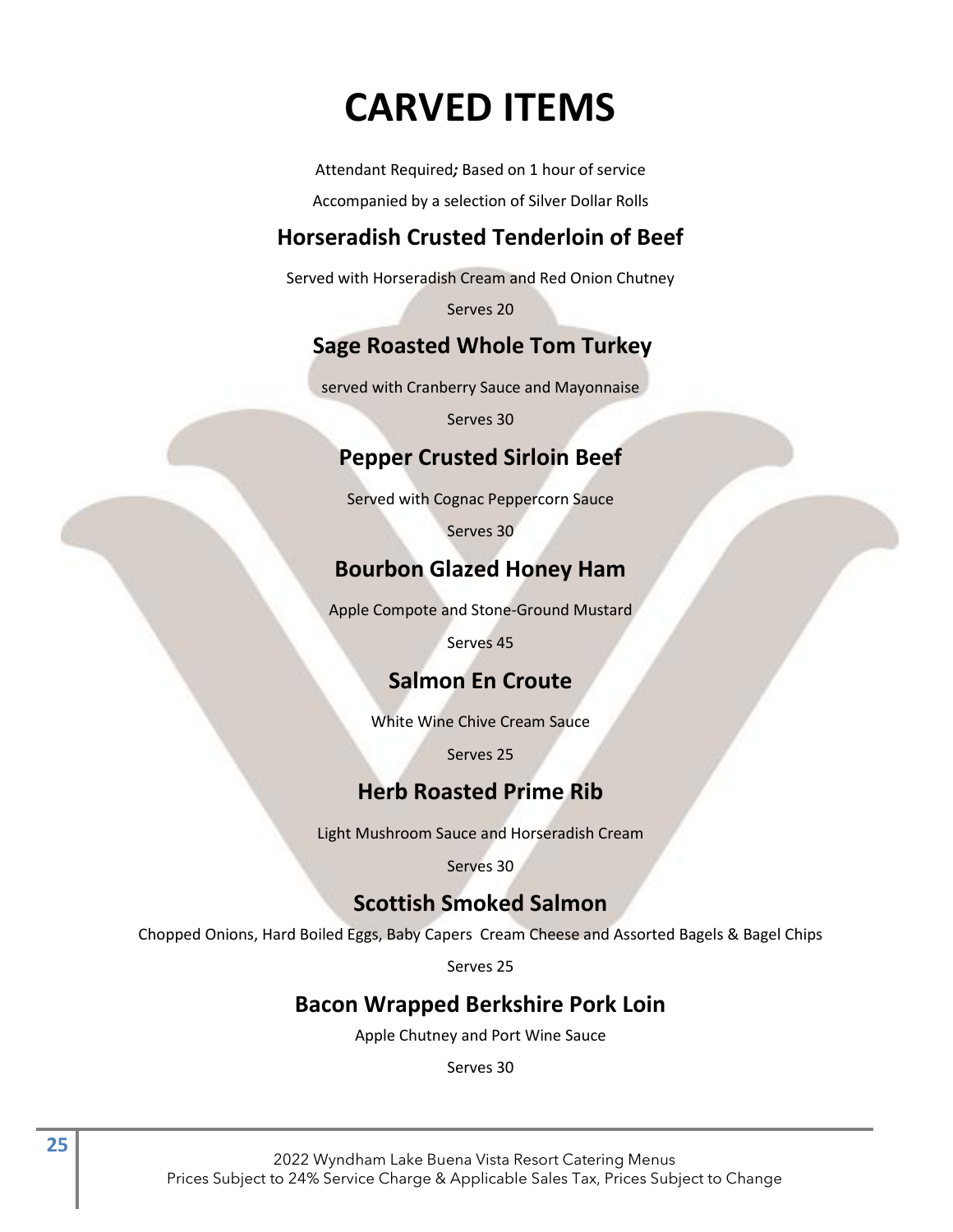# **RECEPTIONS**

Based on 1hour of service Minimum Order of 25 Hors d' Oeuvres per item

#### **COLD HORS D'OEUVRES**

- Genoa Salami Cornets
- Roasted Pear, Blue Cheese on Arugula
- Mini Bruschetta
- Cantaloupe and Prosciutto
- Mini BLT ,Smoked Bacon, Tomato, Lettuce
- Smoked Salmon, Capers and Red Onion

Sold per piece

#### **HOT HORS D'OEUVRE**

- Spring Rolls Sweet, Chili Sauce
- Brie with Raspberry Filo
- Spanakopita
- Chicken Empanada
- Coconut Chicken with Orange Marmalade
- Pork Pot Sticker, Sesame Soy Dip
- Breaded Cheese Ravioli, Marinara Sauce
- Tuscan Chicken Skewers
- Conch Fritters
- Gourmet Meatballs with Marsala sauce

Sold per piece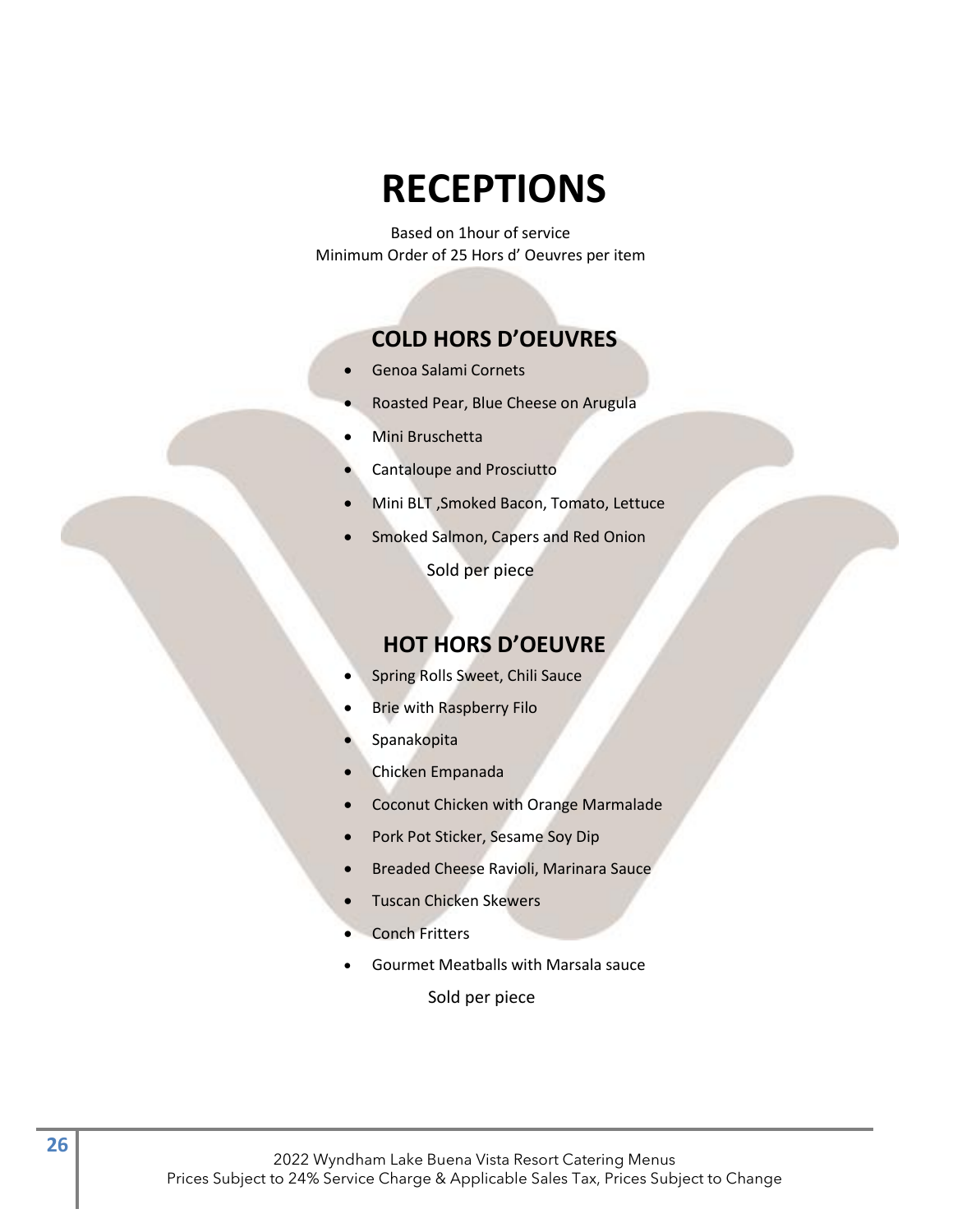#### **HOT HORS D'OEUVRES**

- Mini Reuben Sandwiches
- Mini Beef Wellington
- Mini Crab cakes, Cajun Remoulade
- Beef Satay, Teriyaki sauce
- Chicken Satay, Honey Barbeque
- Coconut Shrimp, Mango Salsa
- Asian Glazed Meatballs, Crushed Peanuts, Cilantro
- Scallop Wrapped in Bacon with Honey Glaze

Sold per piece

#### **ANTIPASTO DISPLAY**

Roasted Red Peppers, Marinated Grilled Eggplant, Wild Mushrooms, Provolone, Pesto Marinated Bocconcini, Prosciutto, Salami, Marinated Artichoke Hearts, Hearts of Palm, Calamata Olives, Grilled Zucchini, Breadsticks and Garlic Bread. Sold per person, minimum 25 guests

#### **IMPORTED AND DOMESTIC CHEESES**

Regional and International Select Cheeses Dried Fruit and Fresh Fruit with Assorted Nuts and Berries Jams, Jellies, Local Honey, and Preserves. Freshly Baked European Style Breads and Crackers Sold per person, minimum 25 guests

#### **VEGETABLE CRUDITES**

Roasted, Blanched, Raw, Grilled Farmers Market Vegetable, Buttermilk Ranch Dip and Caramelized Onion Dip Sold per person, minimum 25 guests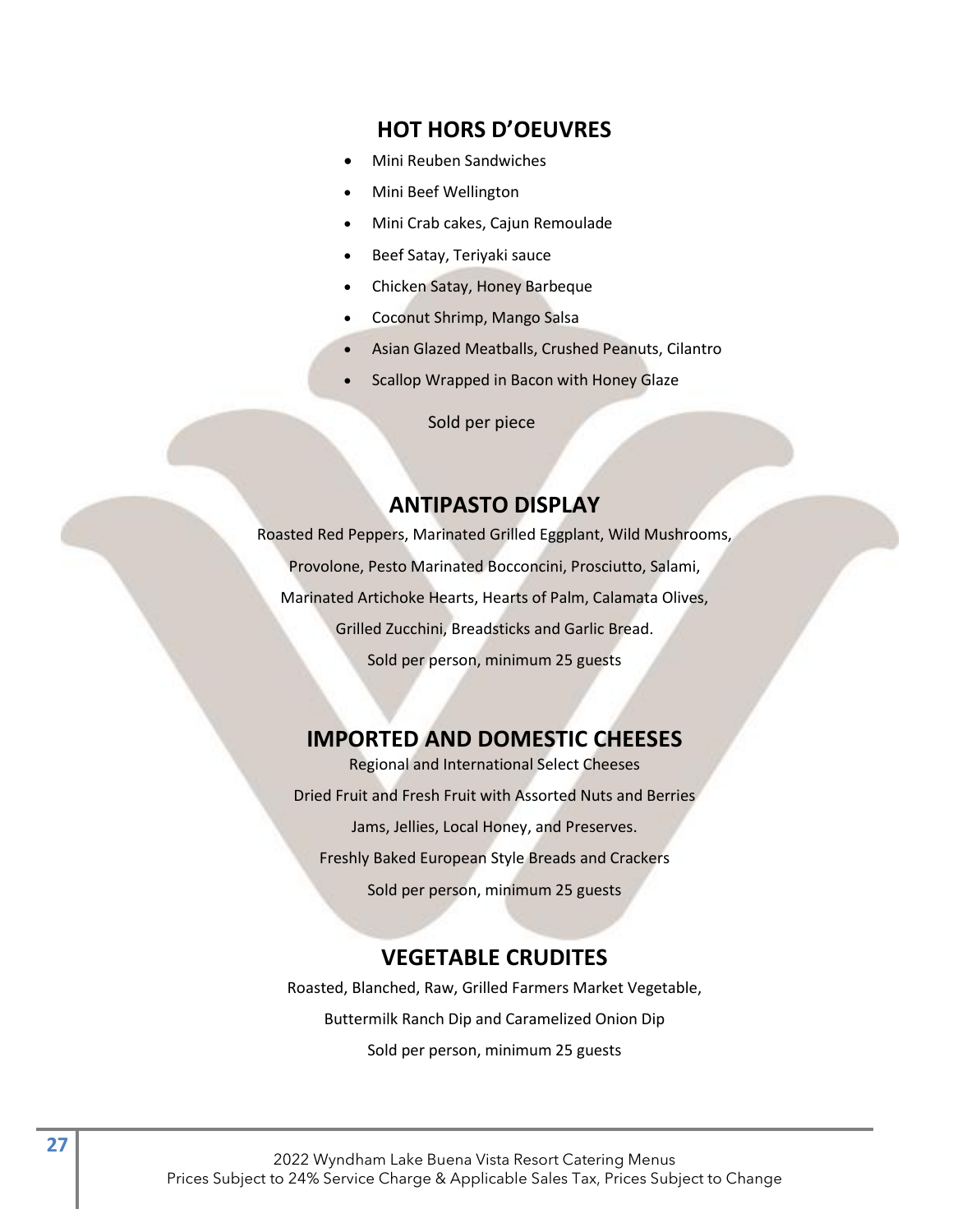#### **SNACK AND DIP**

Spinach Dip in a Bread Bowl, Warm Artichoke Dip with Parmesan and Truffle Oil Kettle Chips, Tortilla Chips, French Baguette Sold per person, minimum 25 guests

#### **FRESH FRUIT AND BERRY DISPLAY**

Sliced Assorted Melon, Pineapple and Seasonal Berries Sold per person, minimum 25 guests

### **JUMBO GULF SHRIMP**

Arranged on Ice with Cocktail Sauce Sold by Each, minimum 50 pieces

# **OYSTER BAR**

Selection of Oysters Blue Point, Gulf and Chesapeake

Tabasco, Mignonette, Horseradish, Cocktail Sauce and Lemon Wedges

Sold by Each, minimum 100 pieces

### **FLORIDA STONE CRAB CLAWS**

Cracked Stone Crab Claws, Dijonnaise and

Cocktail Sauce Market Price (Seasonal) minimum 100 pieces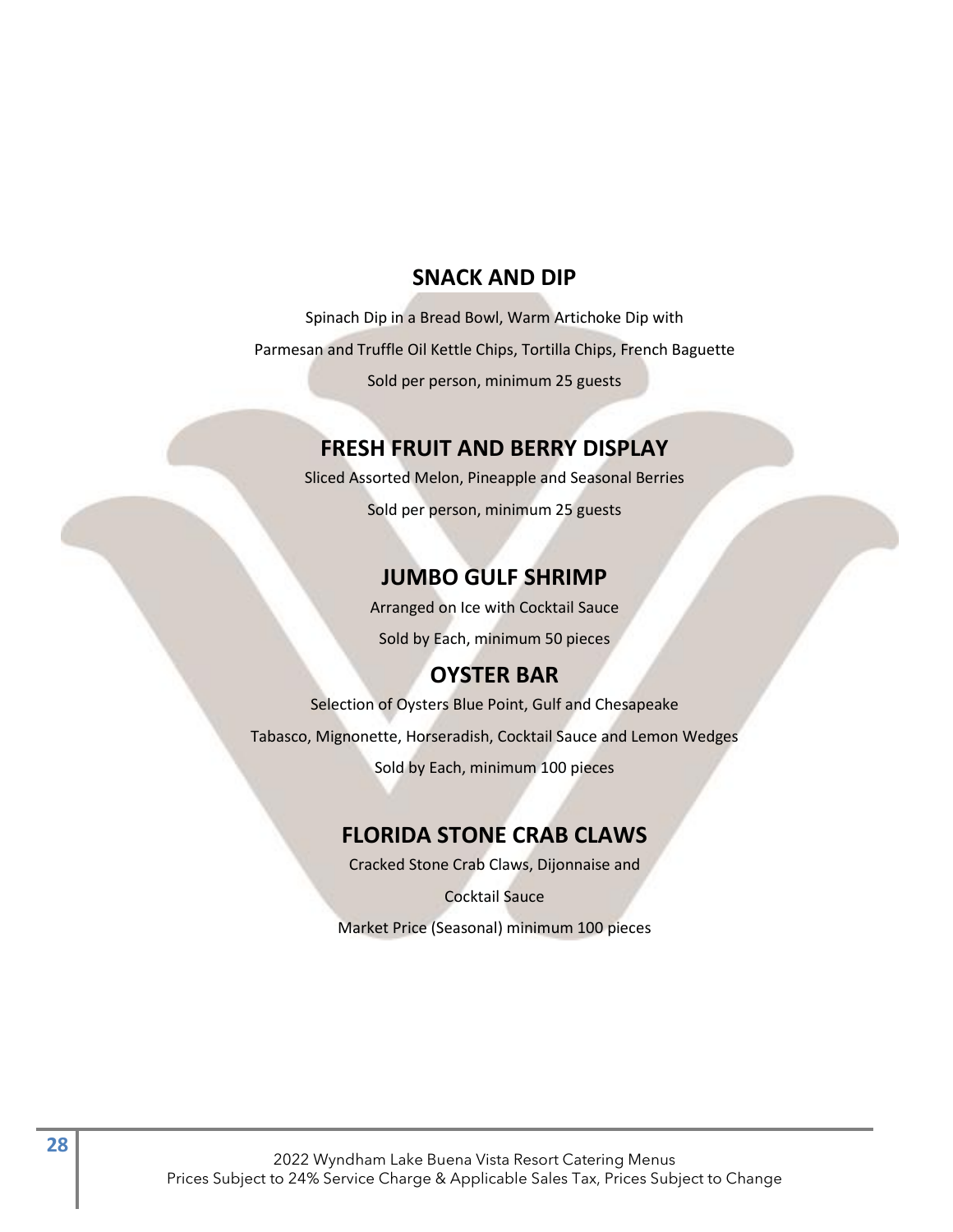# **PLATED DINNERS**

All Dinners include Choice Salad and Dessert

All Entrees are beautifully presented with Chef's choice of Seasonal Vegetables and Starch, Freshly Baked French Rolls & Sweet Butter &

Freshly Brewed Joffrey's Coffee, Decaffeinated Coffee, and Herbal Tea

# **Salads**

#### **Steak-House Wedge Salad Iceberg Wedge**

Cherry Tomatoes, Smoked Bacon Bits, Blue Cheese Crumbles and House Ranch Dressing

#### **Classic Caesar Salad Romaine Hearts**

Shaved Parmesan, Ciabatta Herb Croutons in Creamy Parmesan Dressing

#### **Butter Lettuce and Radicchio Citrus Salad**

Florida Grapefruit and Orange

Segment and Local Goat's Cheese Citrus Vinaigrette

#### **Seasonal Local Field Greens**

Garnished with Heirloom Tomatoes and Cucumbers Tossed in a Balsamic Vinaigrette

#### **Arugula and Baby Spinach**

Aged Cheddar, Raspberries and Walnuts Champagne vinaigrette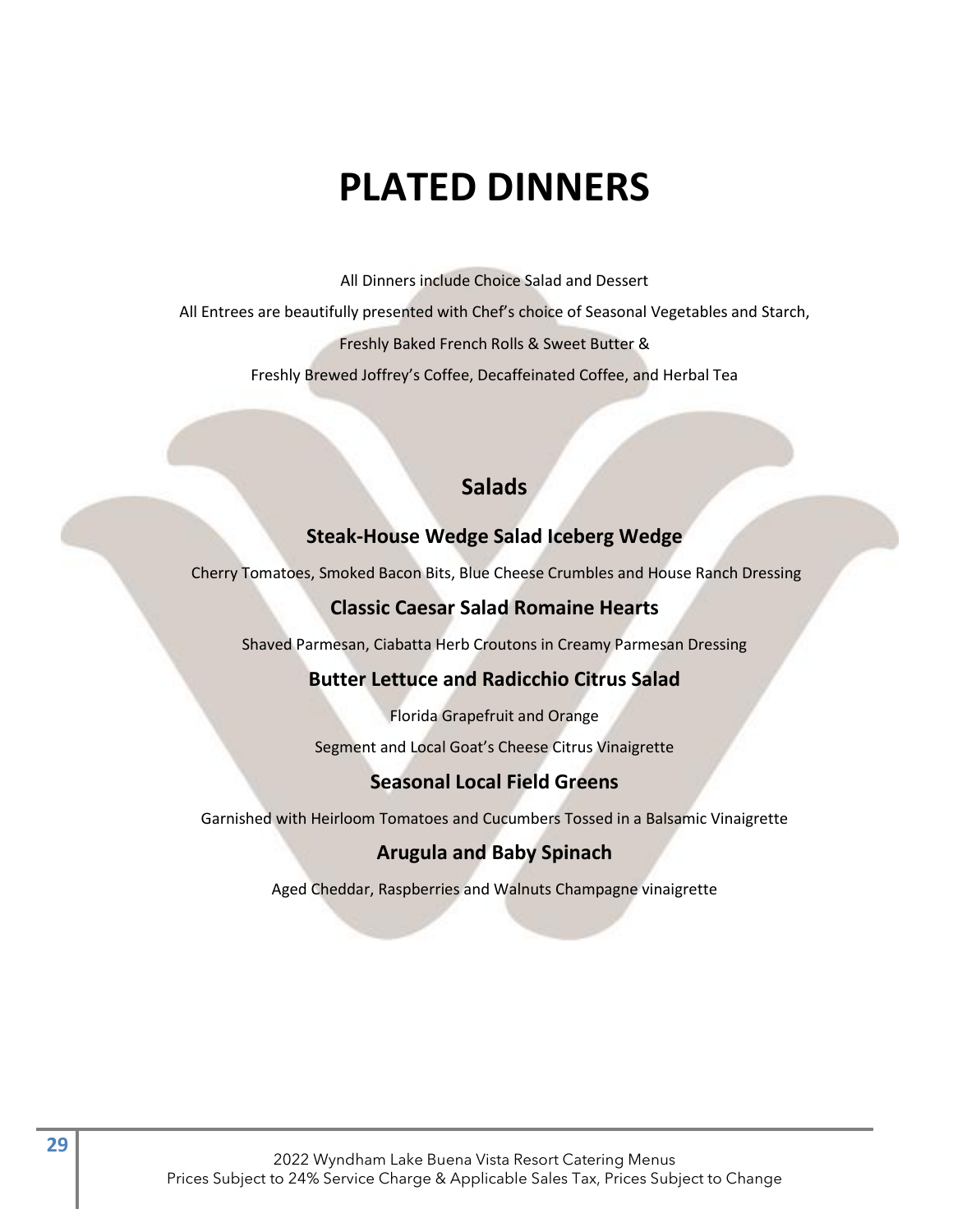#### **Desserts**

#### **Lemon Tart**

Buttery Shortbread Crust Filled with Lemon Curd with a Local Blue Compote and whipped cream

#### **Chocolate Crunch with fresh Raspberries and Raspberry Coulis**

Crunchy Bottom made with imported Wafers and Hazelnut Praline and Silky Chocolate Mousse

#### **Opera**

Layers of Thin Almond Sponge Soaked with Espresso, Filled with Ganache and Coffee Butter Cream

#### **Carrot Cake**

Layers of Carrot cake, Creamy Cream Cheese Icing, Topped With Semi-Candied Shredded Carrots

#### **Key Lime Tart**

Graham Cracker Crust with Whipped Cream

#### **New York Cheesecake**

Fresh Macerated Strawberries, Whipped Cream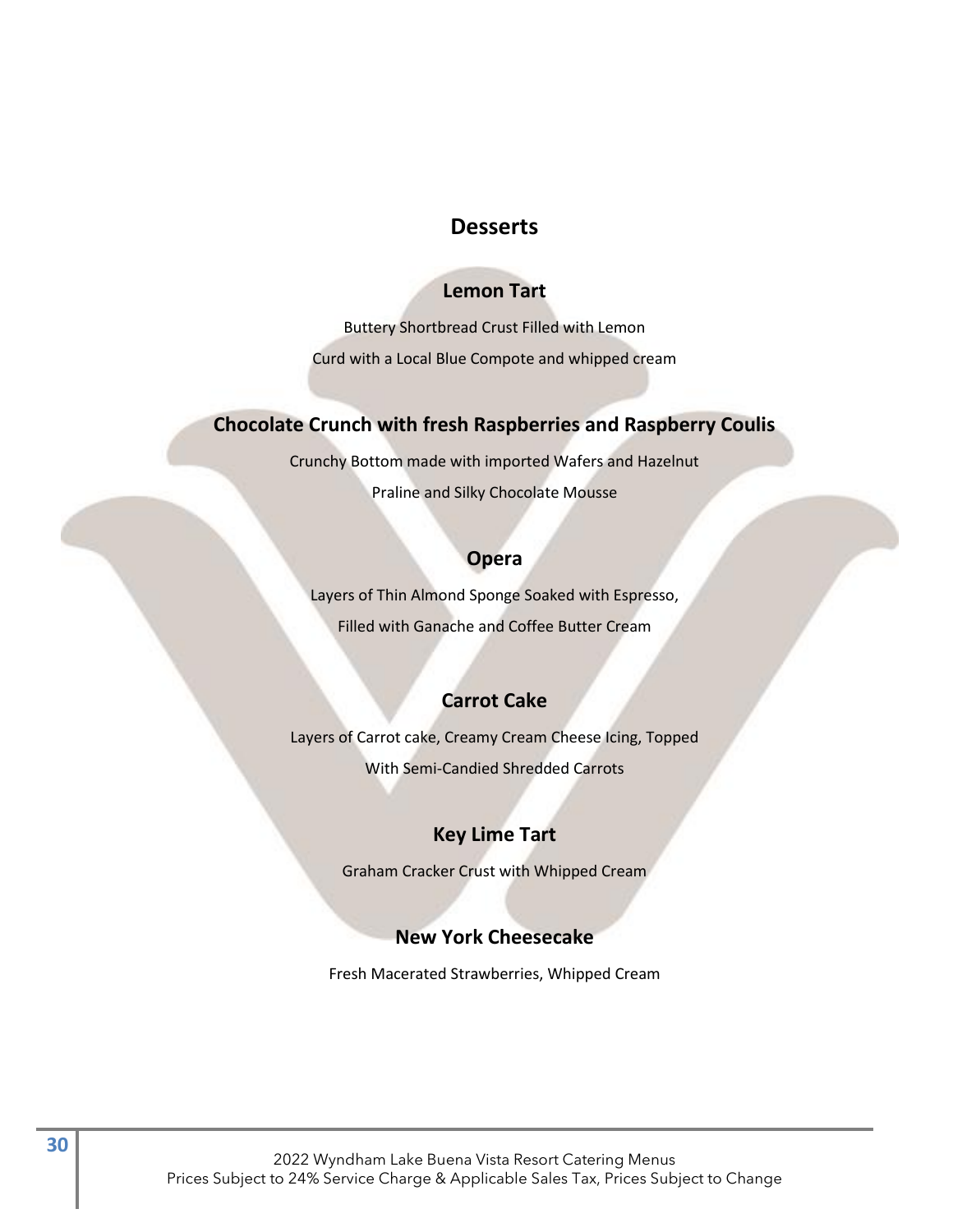# **DINNER ENTREES**

# **Forest Mushroom Crusted Chicken Breast**

Lemon Tomato Herb Fondue Priced Per Person

### **Joyce Farms Natural Chicken Breast**

Roasted Garlic Crust, Cabernet Demi-Glace

Priced Per Person

### **Roasted Pork Tenderloin**

Wild Mushroom Compote and Sage Grannie Smith Apple Sauce

Priced Per Person

# **Sustainable Grilled Salmon Filet**

Saffron Lemon Cream Sauce

Priced Per Person

### **Sustainable Char-Coal Grilled Floridian Fish**

Dill Cream and Chive Sauce

Priced Per Person

### **Grilled Ten Ounce New York Steak**

Pommery Mustard Cognac Sauce

Priced Per Person

#### **Braised Beef Short Rib**

Bordelaise Sauce

Priced Per Person

# **Six Ounce Filet of Center Cut Beef**

Cipollini Onions Malbec Reduction

Priced Per Person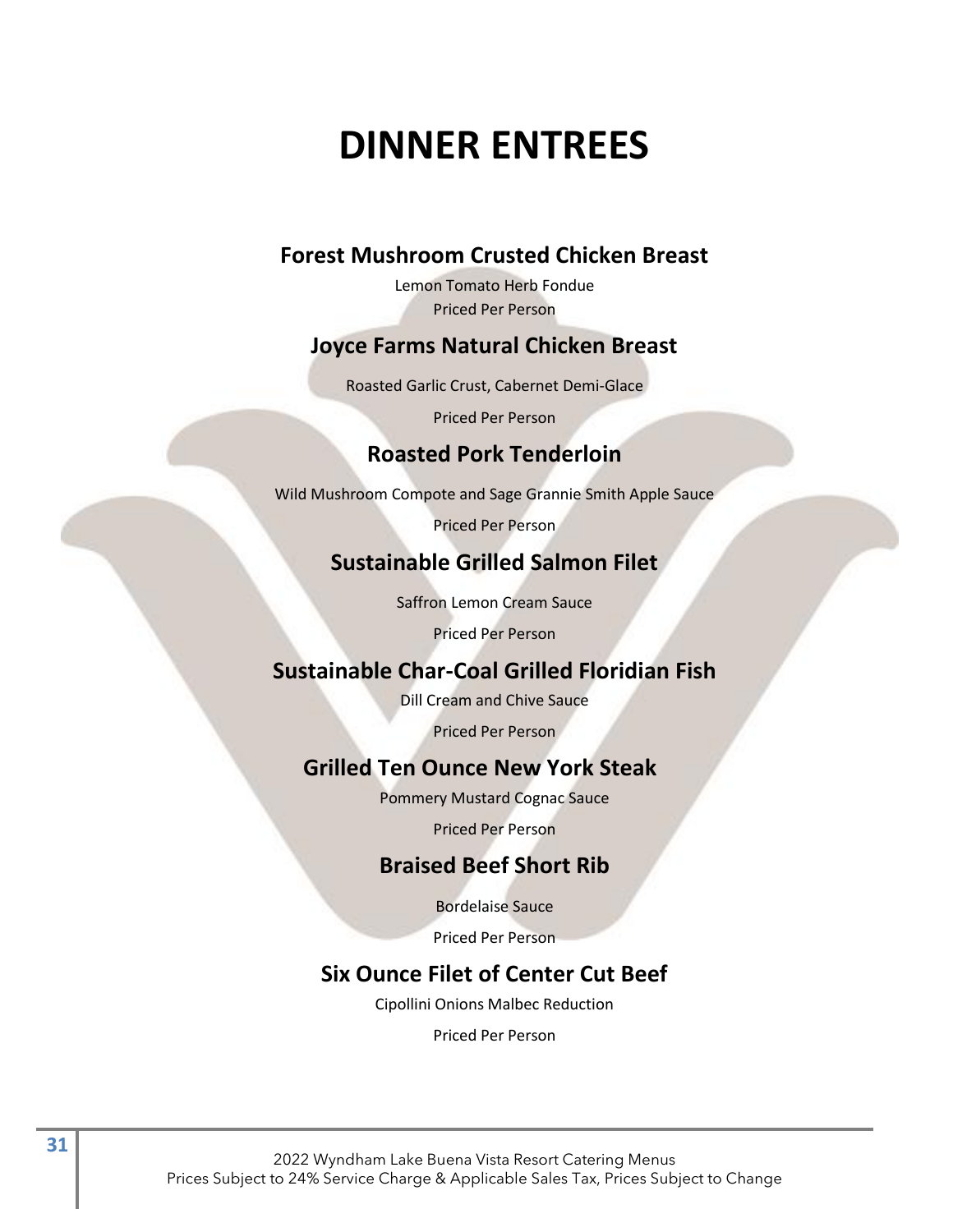# **DINNER BUFFET**

Based on 1 hour of service All include Freshly Brewed Joffrey's Coffee, Decaffeinated Coffee, and Herbal Tea

#### **LATIN BUFFET**

Mixed Garden Greens Salad Bar to Include: Julienne Peppers, Red Onions, Tomato, Shredded Cheese, Bacon, and Carrots White Balsamic Lime Vinaigrette and Buttermilk Ranch Dressing Jicama and Feta Cheese Salad Black Bean, Corn and Mango Salad

> Pernil (Roast Pork) Grilled Chicken with Citrus Cilantro Sauce Margarita Skirt Steak with Tomatillo Salsa Yellow Rice Homemade Red Beans Yucca Con Mojo Sweet Plantains

> > Chef's Selection of Latin Deserts Priced Per Person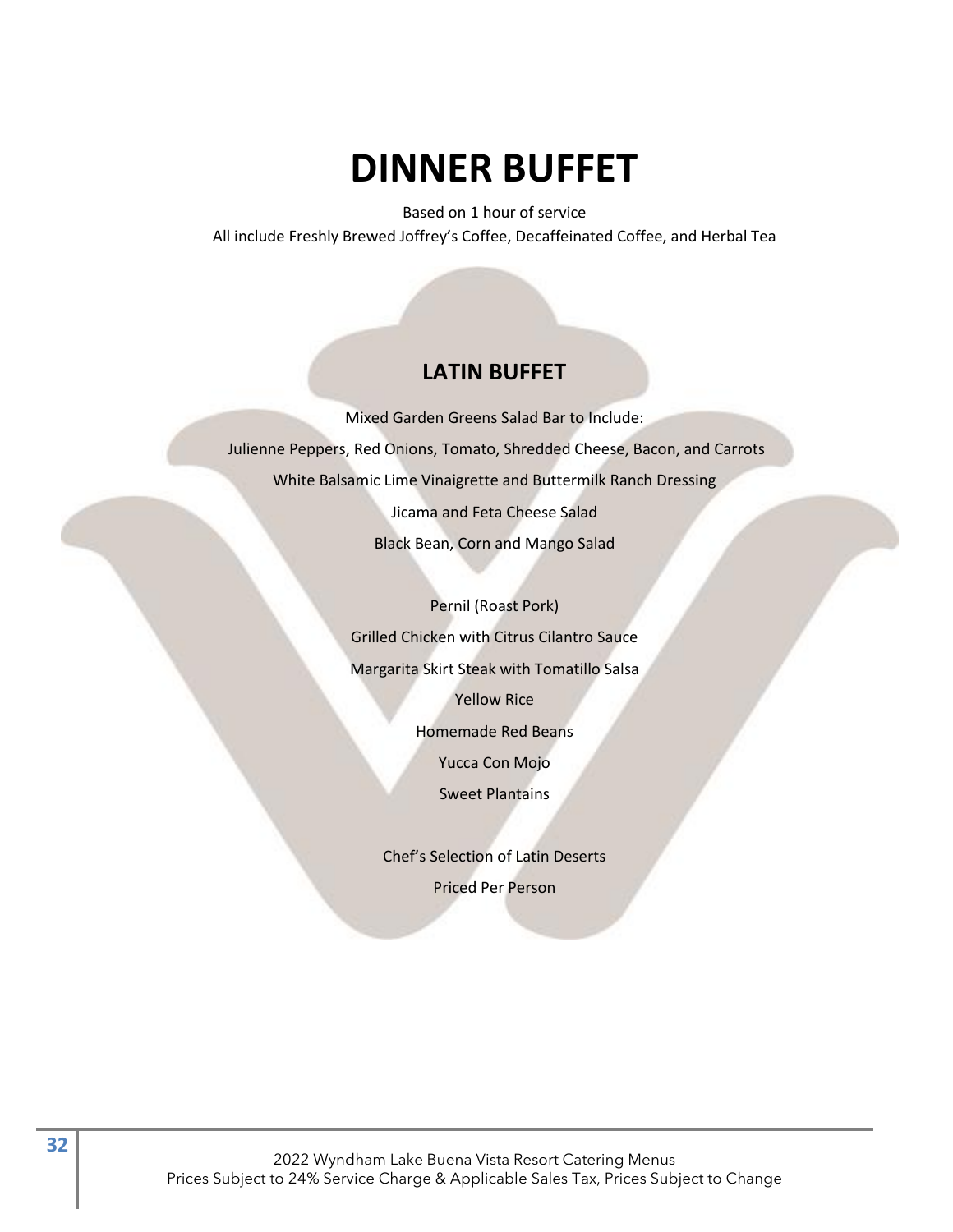# **ALL AMERICA**

Steak House Wedge House Salad with Cucumber, Heirloom Tomato Wedges, Sliced Radish, Blue Cheese Crumbles House Croutons and Buttermilk Ranch Dressing Baked Potato Salad with Aged Cheddar Cheese, Scallions, Bacon Lardons Southern Style Cole Slaw with Mustard, Mayonnaise, Sour Cream Cane Sugar

#### Fried Chicken

Pulled Smoked Pork with Carolina Barbeque Sauce Blackened Mahi-Mahi with Sweet Corn Salsa Boston Baked Beans Fresh Corn on the Cob

Corn Bread & Rolls

Assorted Fruit Pies and Whipped Cream Priced per Person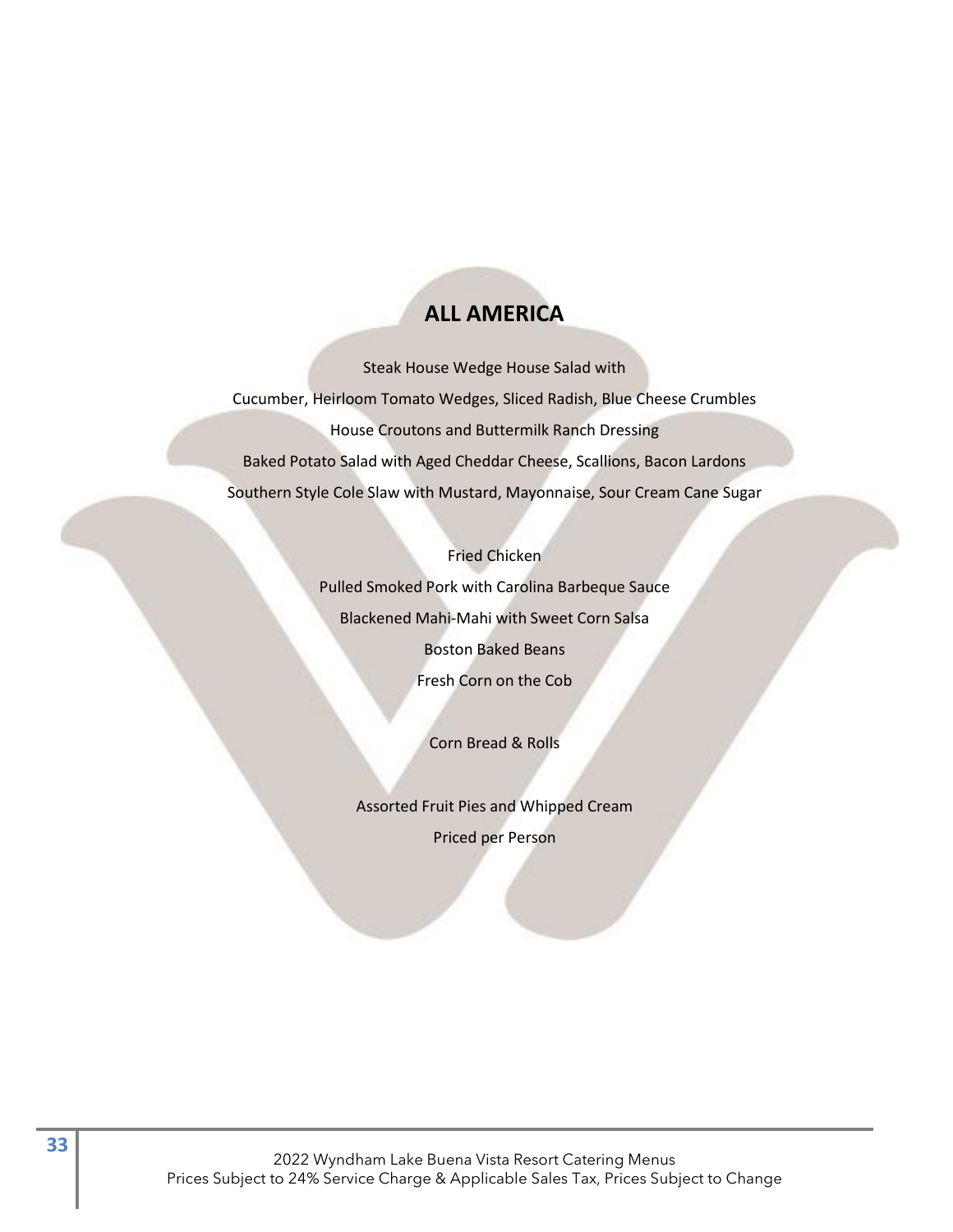# **FLORIDA BUFFET**

Raw Bar - Based on 3 Pieces per Person Blue Point Oysters, Gulf Shrimp, Snow Crab Claws Lemon Wedges, Hot Sauces, Cocktail Sauce Mignonette Baby Greens, Cucumbers, Carrots, Spiced Pecans & Orange-Honey Vinaigrette Little Gem Greens, Hard-Boiled Egg, Bacon & Oven-Roasted Tomatoes Cilantro Vinaigrette Three-Bean Salad with Toasted Almonds, Roasted Pearl Onions, Garden Herbs, White Balsamic Dressing Chicken Gumbo Cuban Coffee Braised Beef Short Ribs Jerk Chicken Florida Citrus & Mint Yogurt Grain Mustard & Orange Glaze Pork Loin Roasted Sweet Potato Corn on the Cob Marble Potatoes Key Lime Pie Mango Mousse Strawberry Cheesecake Florida Orange Panna Cotta Priced per Person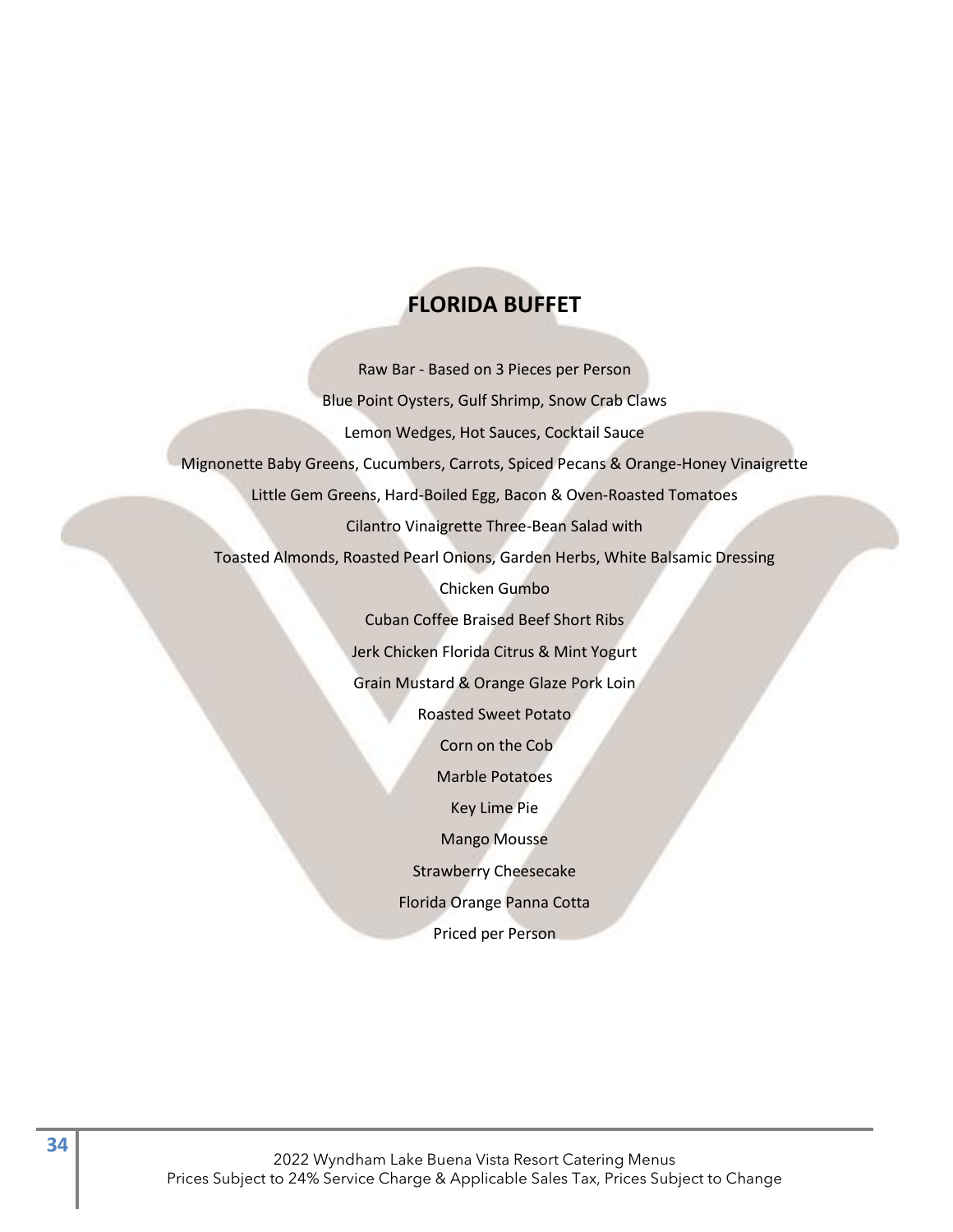### **SOUTHERN NIGHTS**

Bread Presentation Featuring Buttermilk Biscuits, Corn Bread and Parker Dinner Rolls

Red and Yellow Beefsteak Tomatoes with Red Wine Vinaigrette, Potato Salad with Andouille Sausage Romaine Lettuce with Bowls of Cucumber, Cherry Tomatoes Black Olives, Carrots, Croutons and Sunflower Seeds Buttermilk Ranch and Red Wine Vinaigrette Dressing

Country Fried Chicken and Gravy Creamy Smashed Potatoes Fresh Green Beans with Bacon and Onions Baby Back Ribs with Mango Barbecue Sauce New York Strip Steak – Simply Grilled

> Warm Bread Pudding Pecan Pie & Apple Pie Chocolate Mousse Priced per Person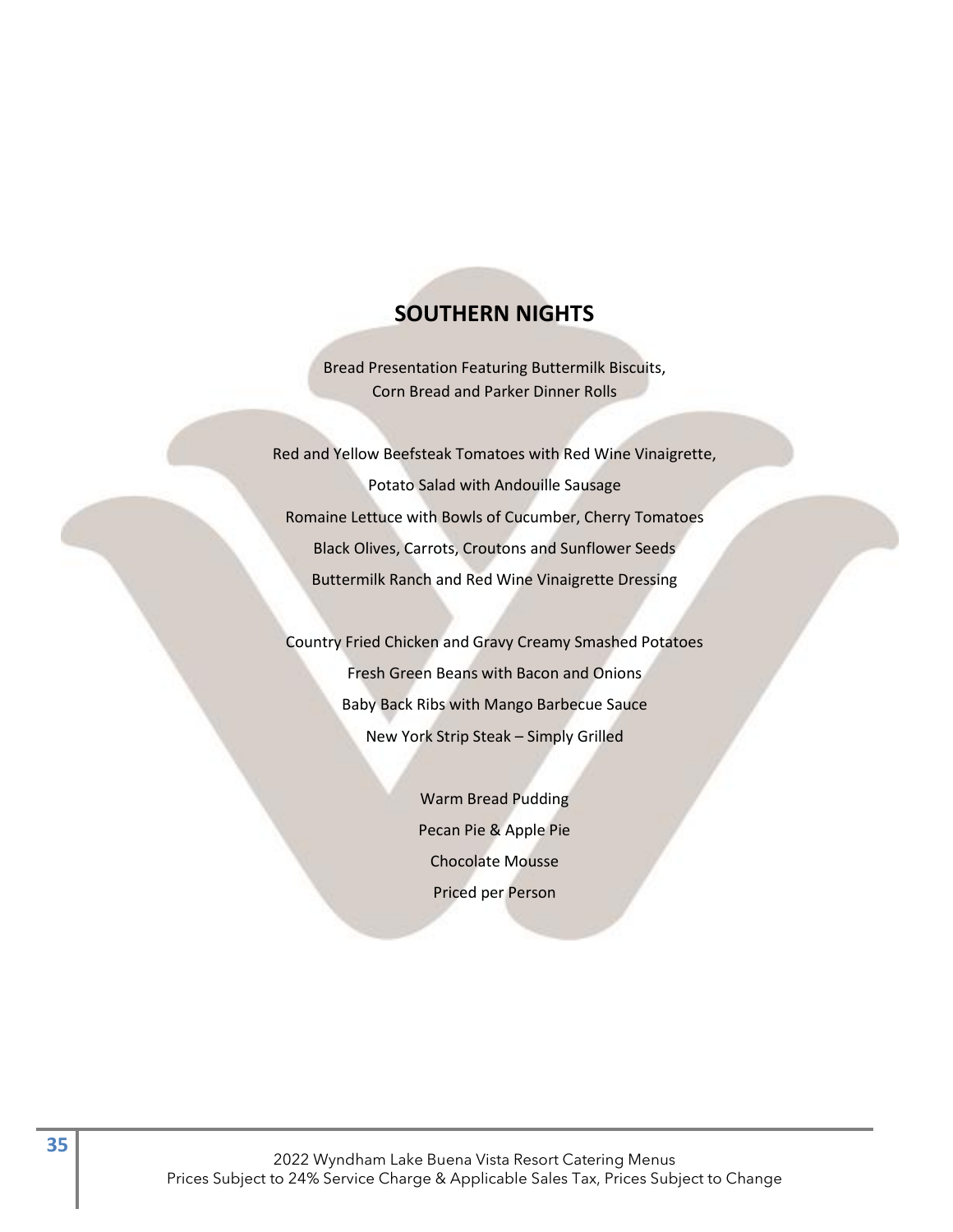#### **SOUTHERN ITALY**

Bread Presentation Featuring Loaves of Italian Bread, Garlic Bread and Breadsticks Antipasto Display: Roasted Red Peppers, Marinated Grilled Eggplant, Wild Mushrooms Provolone, Pesto Marinated Ciliegine, Prosciutto Soppressata, Genoa Salami, Marinated Artichoke Hearts Hearts of Palm, Calamata Olives and Grilled Zucchini

> Italian Sausage with Grilled Onions and Peppers Chicken Marsala Gulf Shrimp Scampi over Orzo

Pasta Station Penne Pasta in a Fresh Tomato and Basil Pomodoro Sauce, Cheese Tortellini, Prosciutto, Mushrooms and Peas in a Creamy Alfredo Sauce, Shaved Parmesan Cheese

> Tiramisu Cannoli Amaretto Cookies

Priced per person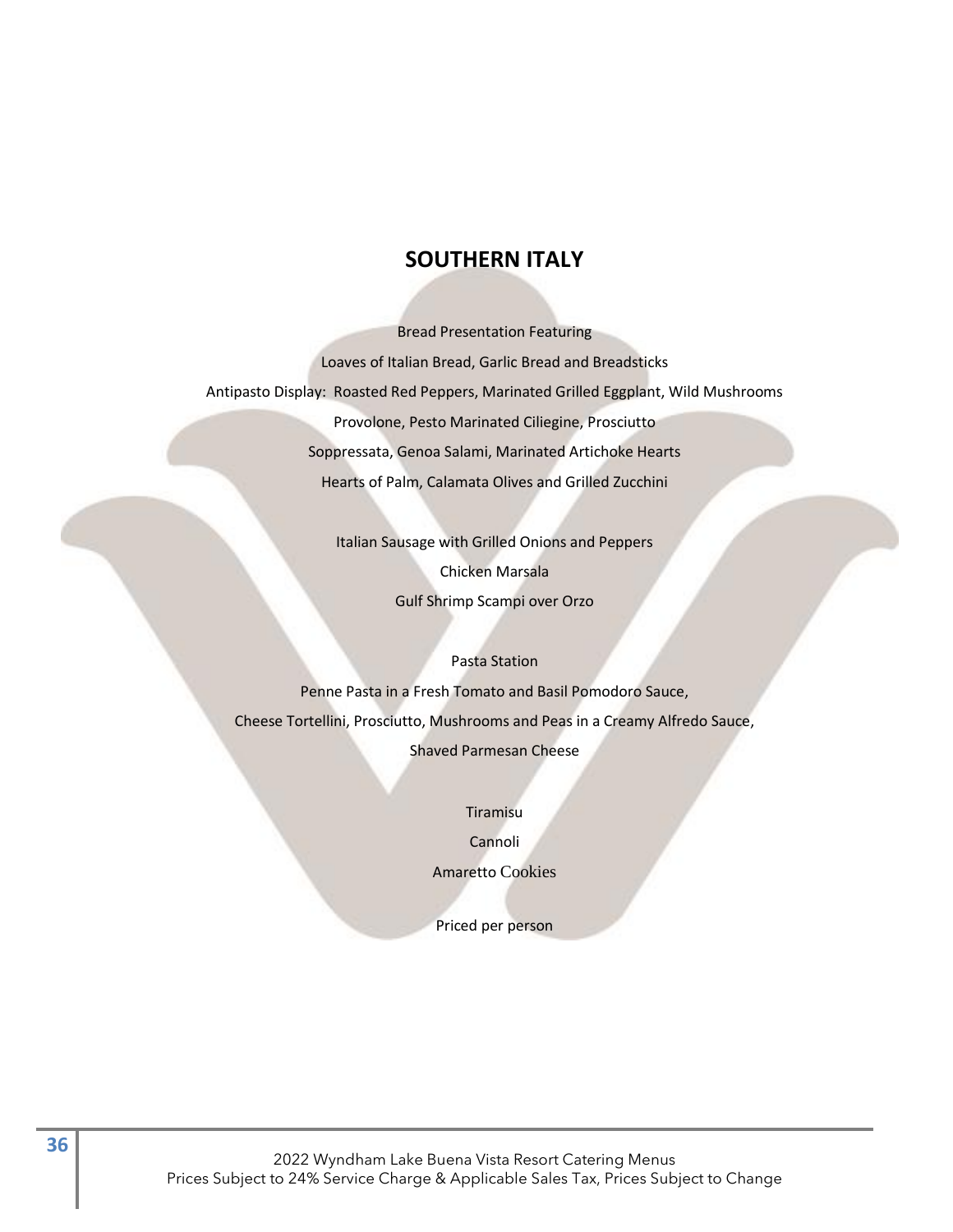# **RESORT COCKTAIL PACKAGE**

#### *UNLIMITED CONSUMPTION FULL-SERVICE BAR FOR ONE (1) HOUR*

FEATURING: Cocktails, Beers, Wines and Soft Drinks

Sold per person Name Brands

Sold per person Premium Brands

#### **PLEASE ADD**

 Sold per person for the second hour of service Sold per person for each additional hour

#### **HOST BAR SELECTIONS**

| Name Brand Cocktails           | Sold per unit |
|--------------------------------|---------------|
| Domestic Beer                  | Sold per unit |
| <b>Imported Beer</b>           | Sold per unit |
| <b>Varietal Wines</b>          | Sold per unit |
| <b>Premium Brand Cocktails</b> | Sold per unit |
| <b>Assorted Soft Drinks</b>    | Sold per unit |

#### **SPECIALTIES**

Fresh Fruit Punch Sold Per Gallon Champagne Punch Sold Per Gallon Rum Punch Sold Per Gallon

#### **DRAFT BEER**

Domestic **Priced per Half Barrel** Imported Priced per Half Barrel Local Craft **Priced per Half Barrel** 

If Bars sales do not exceed a discussed dollar amount per bartender per hour, there will be a bartending fee for each

*Inquire about Cash Bar Service*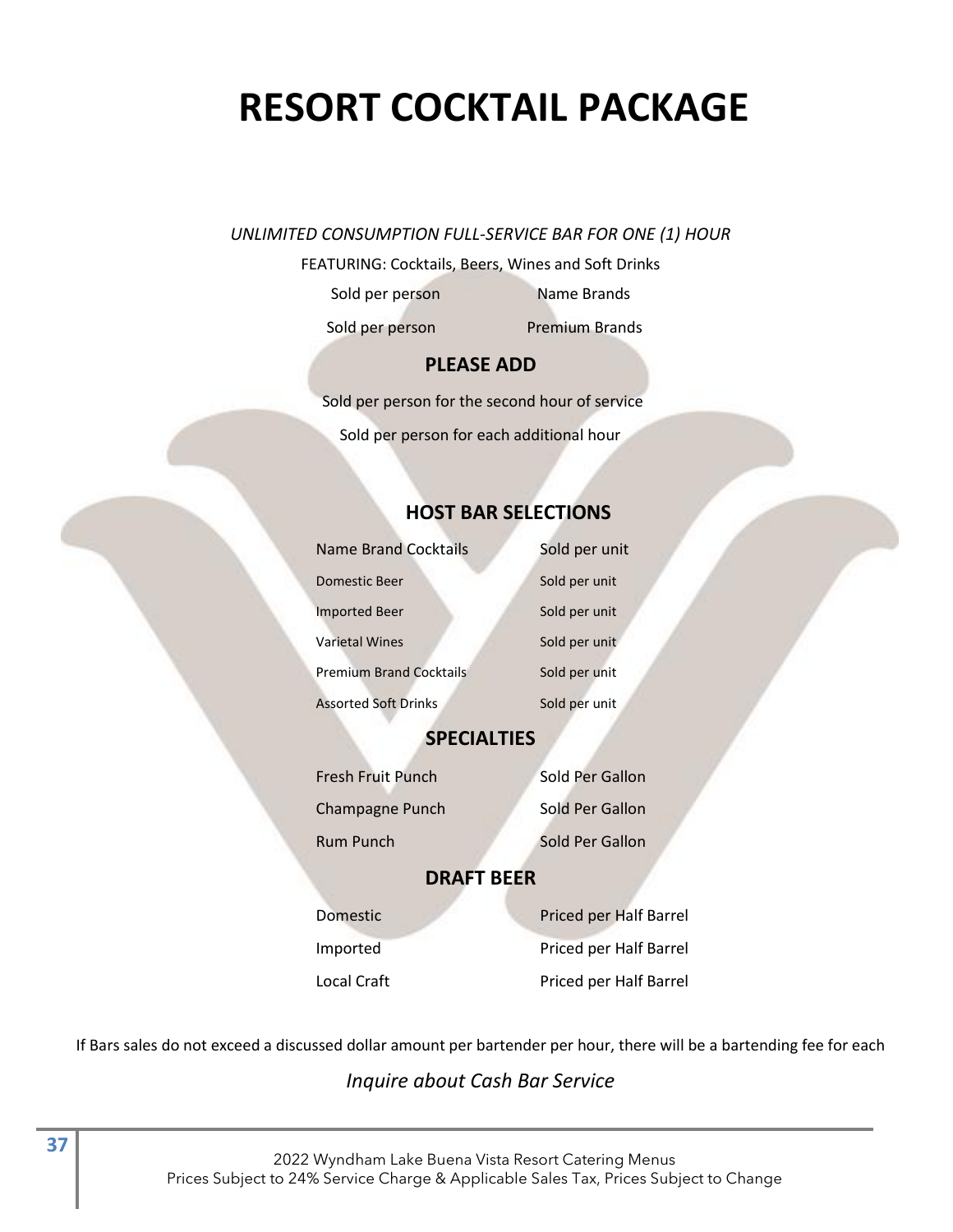# **WINE LIST**

# **Chardonnay**

#### **Kendall Jackson,** CA

Sold per Bottle

Concentrated and creamy but not overly showy, this wine is balanced, restrained and layered. It meshes an apple-tart flavor with subtle vanilla and nutmeg Nuances while underlying acidity achieves excellent balance.

#### **Dreaming Tree,** CA

Sold per Bottle Flavors of nectarine, baked apple and toasted marshmallow notes with a crisp clean finish Sauvignon Blanc

### **Oyster Bay,** NZ

Sold per Bottle Its brilliant clarity, extraordinary aromatic flavors and refreshing zest. Citrus notes and tropical flavors youthful, elegant, and fresh

#### **Kim Crawford,** NZ

Sold per Bottle Ripe tropical fruit flavor with passion fruit melon and grapefruit.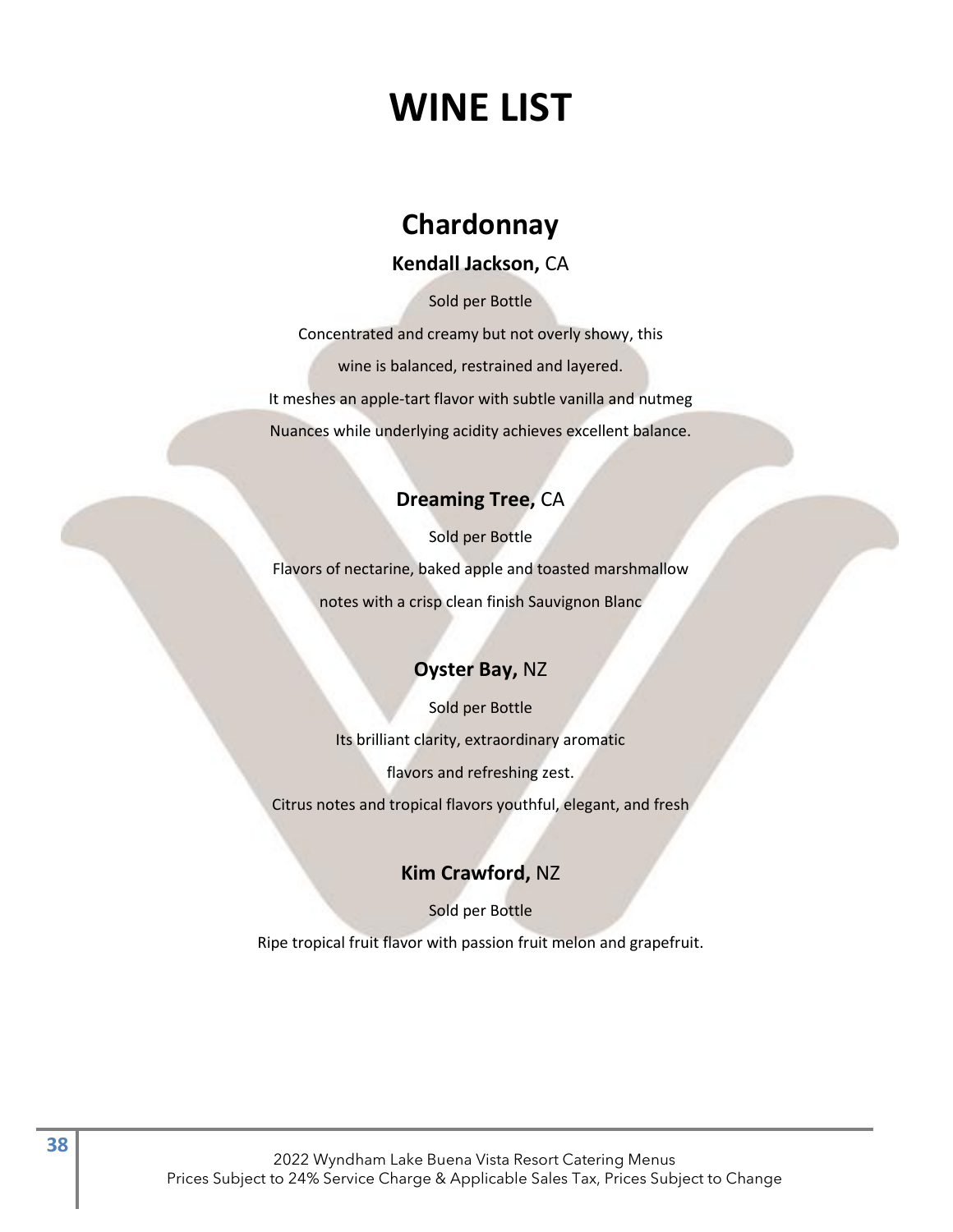# **Pinot Grigio**

#### **Antinori Santa Cristina**, Italy

Sold per Bottle

Delicate and intense aromas of bananas and citrus fruits.

Its palate is well balanced light and soft.

# **Riesling**

#### **Kung Fu**, WA

Sold per Bottle

Nice, light, bright and tangy citrus fruits with peach flavors.

Crisp. Off-dry and delicately floral.

# **Rosé**

#### **Bieler Cuvee Sabine**, Fr

Sold per Bottle

Raspberry flavors stand out with a clean texture and bright acidity

#### **Fleurs de Prairie**, Fr

Sold per Bottle

Crafted in the traditional Provencal style with a pale salmon color,

delicate flavors of strawberry, rose petals, and herbs,

with bright, refreshing acidity.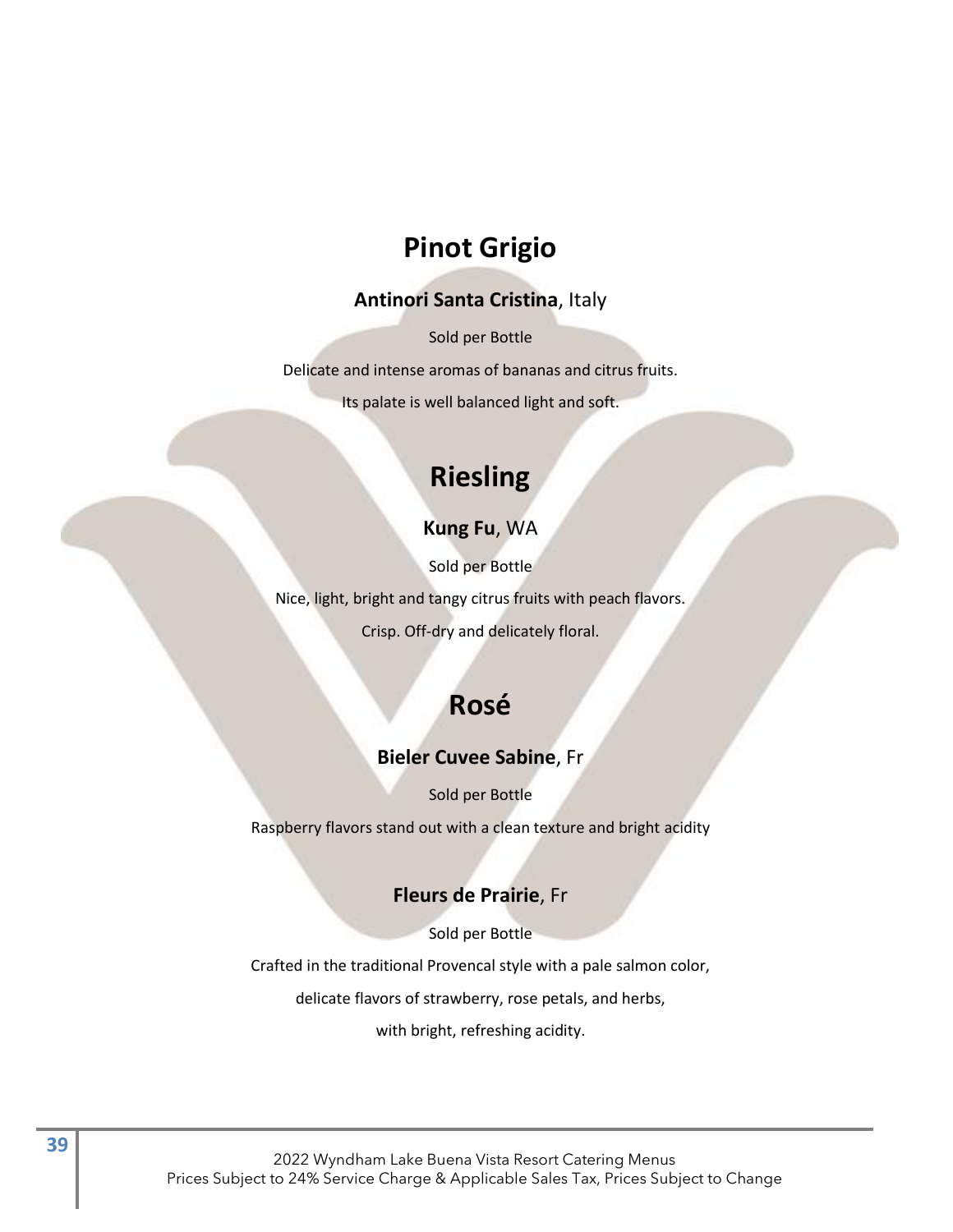# **Merlot**

#### **Charles Smith, Velvet Devil**, Wash

Sold per Bottle Red plums and bittersweet cocoa with hints of smoke and cedar.

#### **Coppola Diamond**, CA

Sold per Bottle

Aromas of raspberry and blueberry lead to flavors of crushed berry,

vanilla and leather with soft, smooth tannins.

# **Cabernet Sauvignon**

#### **Flat Top Hills**, CA

Sold per Bottle

Smooth and full-bodied Cabernet Sauvignon has deep blue and

black fruit on the palate with cocoa powder and vanilla notes

#### **Joel Gott 815**, CA

Sold per Bottle

Aromas of red cherry and blackberry and raspberry with notes of vanilla and black pepper and a long, lush finish.